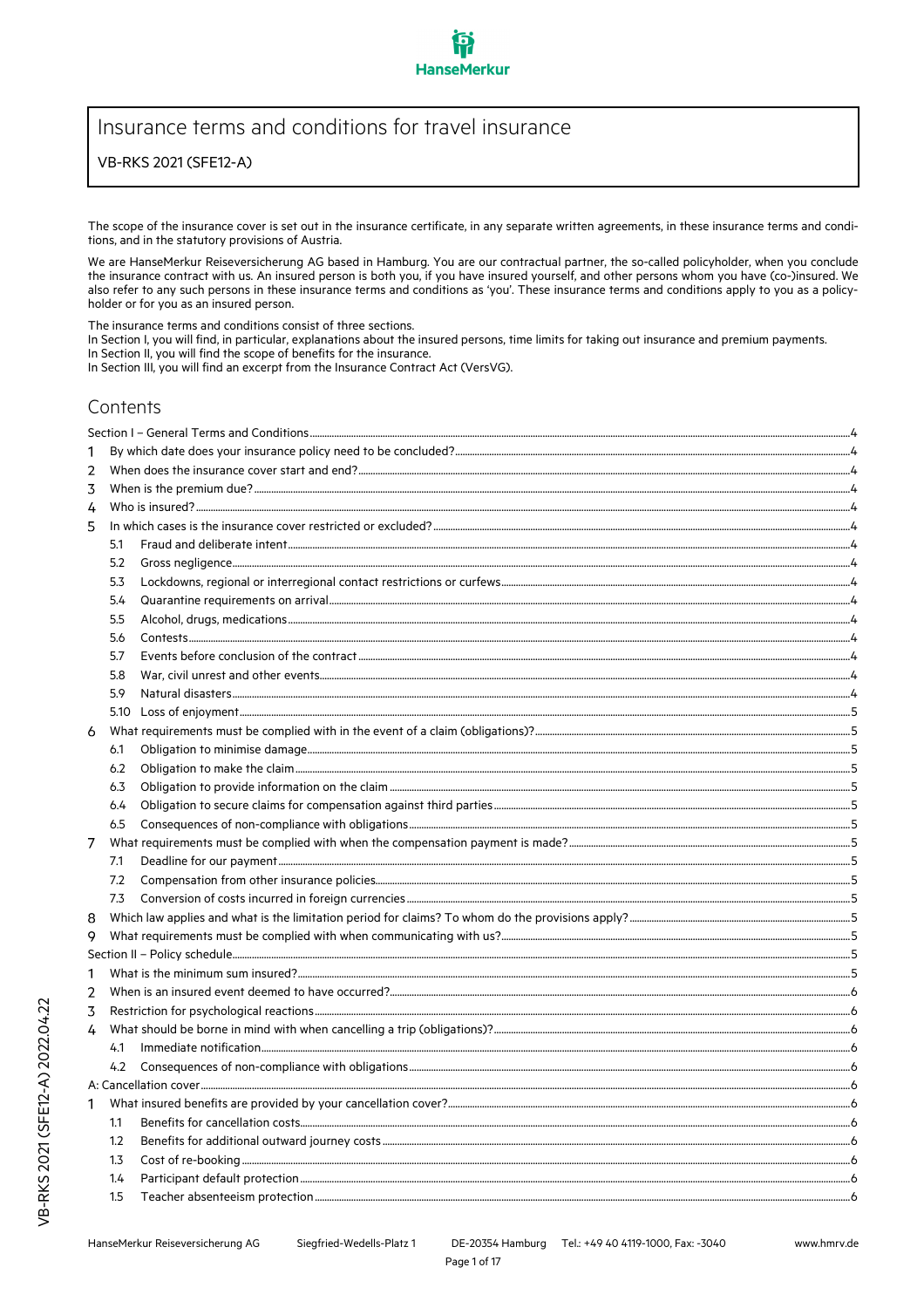|   | 1.6  |  |  |  |  |  |
|---|------|--|--|--|--|--|
| 2 |      |  |  |  |  |  |
|   | 2.1  |  |  |  |  |  |
|   | 2.2  |  |  |  |  |  |
|   |      |  |  |  |  |  |
| 1 |      |  |  |  |  |  |
|   | 1.1  |  |  |  |  |  |
|   | 1.2  |  |  |  |  |  |
| 2 |      |  |  |  |  |  |
|   | 2.1  |  |  |  |  |  |
|   | 2.2  |  |  |  |  |  |
|   |      |  |  |  |  |  |
| 1 |      |  |  |  |  |  |
|   | 1.1  |  |  |  |  |  |
|   | 1.2  |  |  |  |  |  |
|   | 1.3  |  |  |  |  |  |
| 2 |      |  |  |  |  |  |
|   | 2.1  |  |  |  |  |  |
|   |      |  |  |  |  |  |
|   | 2.2  |  |  |  |  |  |
|   |      |  |  |  |  |  |
| 1 |      |  |  |  |  |  |
|   | 1.1  |  |  |  |  |  |
|   | 1.2  |  |  |  |  |  |
|   | 1.3  |  |  |  |  |  |
|   | 1.4  |  |  |  |  |  |
|   | 1.5  |  |  |  |  |  |
|   | 1.6  |  |  |  |  |  |
|   | 1.7  |  |  |  |  |  |
|   | 1.8  |  |  |  |  |  |
|   | 1.9  |  |  |  |  |  |
|   | 1.10 |  |  |  |  |  |
|   | 1.11 |  |  |  |  |  |
|   | 1.12 |  |  |  |  |  |
|   | 1.13 |  |  |  |  |  |
| 2 |      |  |  |  |  |  |
|   | 2.1  |  |  |  |  |  |
|   | 2.2  |  |  |  |  |  |
|   |      |  |  |  |  |  |
| 3 |      |  |  |  |  |  |
|   | 3.1  |  |  |  |  |  |
|   | 3.2  |  |  |  |  |  |
| 4 |      |  |  |  |  |  |
|   | 4.1  |  |  |  |  |  |
|   |      |  |  |  |  |  |
|   | 4.2  |  |  |  |  |  |
|   | 4.3  |  |  |  |  |  |
|   |      |  |  |  |  |  |
| 1 |      |  |  |  |  |  |
|   | 1.1  |  |  |  |  |  |
|   | 1.2  |  |  |  |  |  |
|   | 1.3  |  |  |  |  |  |
|   | 1.4  |  |  |  |  |  |
|   | 1.5  |  |  |  |  |  |
|   | 1.6  |  |  |  |  |  |
|   | 1.7  |  |  |  |  |  |
|   | 1.8  |  |  |  |  |  |
| 2 |      |  |  |  |  |  |
| 3 |      |  |  |  |  |  |
|   | 3.1  |  |  |  |  |  |
|   | 3.2  |  |  |  |  |  |
|   | 3.3  |  |  |  |  |  |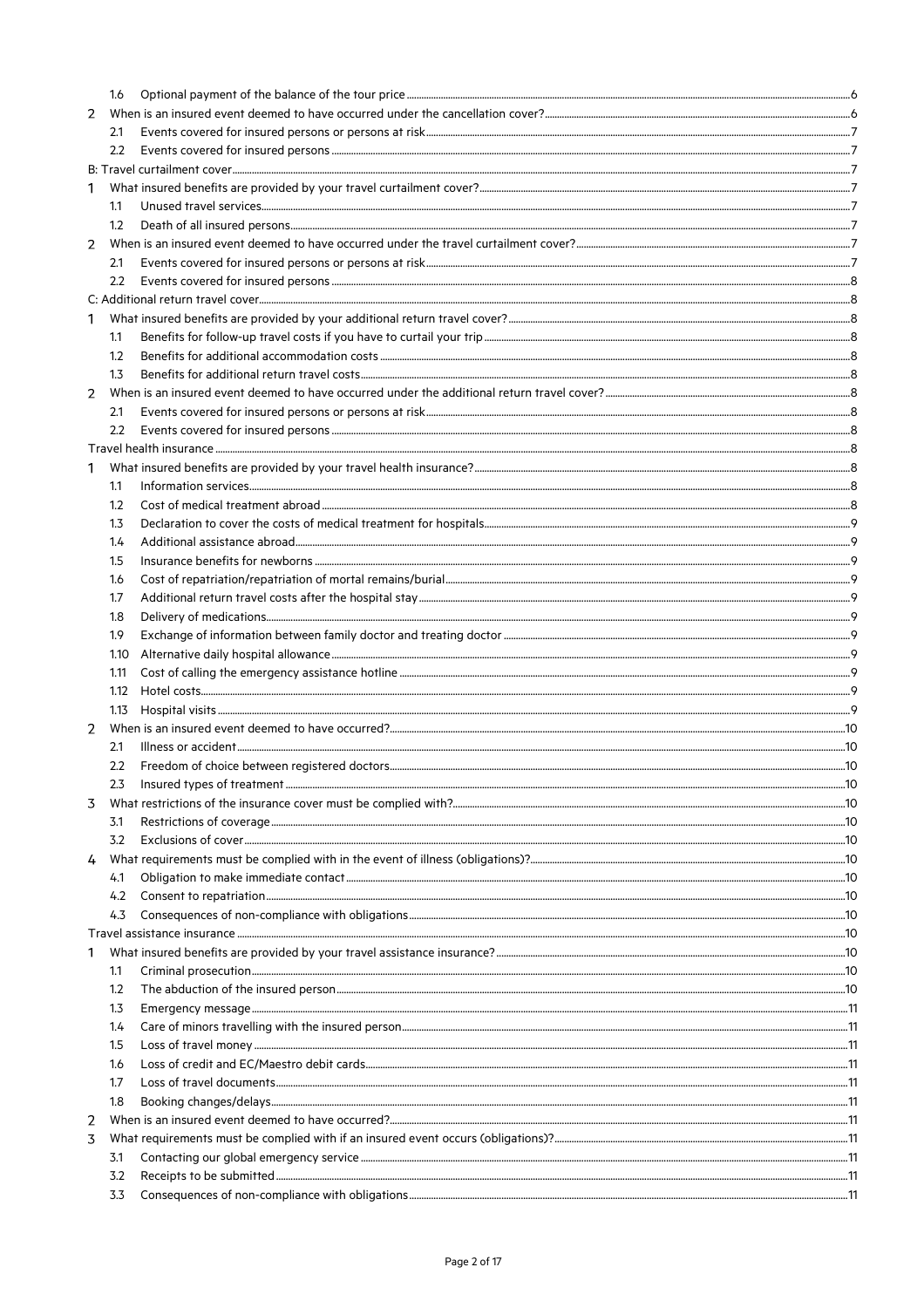| 1 |                  |                                                                                                                                            |    |  |  |  |
|---|------------------|--------------------------------------------------------------------------------------------------------------------------------------------|----|--|--|--|
| 2 |                  |                                                                                                                                            |    |  |  |  |
| 3 |                  |                                                                                                                                            |    |  |  |  |
| 4 |                  |                                                                                                                                            |    |  |  |  |
| 5 |                  |                                                                                                                                            |    |  |  |  |
|   | 5.1              |                                                                                                                                            |    |  |  |  |
|   | 5.2              |                                                                                                                                            |    |  |  |  |
|   | 5.3              |                                                                                                                                            |    |  |  |  |
|   | 5.4              |                                                                                                                                            |    |  |  |  |
| 6 |                  |                                                                                                                                            |    |  |  |  |
|   | 6.1              |                                                                                                                                            |    |  |  |  |
|   | 6.2              |                                                                                                                                            |    |  |  |  |
|   | 6.3              |                                                                                                                                            |    |  |  |  |
|   |                  |                                                                                                                                            |    |  |  |  |
| 1 |                  | What insured benefits are provided by your travel accident insurance? What deadlines and other preconditions apply to the individual types |    |  |  |  |
|   | 1.1              |                                                                                                                                            |    |  |  |  |
|   | 1.2              |                                                                                                                                            |    |  |  |  |
|   | 1.3              |                                                                                                                                            |    |  |  |  |
| 2 |                  |                                                                                                                                            |    |  |  |  |
|   | 2.1              |                                                                                                                                            |    |  |  |  |
|   | 2.2              |                                                                                                                                            |    |  |  |  |
| 3 |                  |                                                                                                                                            |    |  |  |  |
|   | 3.1              |                                                                                                                                            |    |  |  |  |
|   | 3.2              |                                                                                                                                            |    |  |  |  |
|   | 3.3              |                                                                                                                                            |    |  |  |  |
|   | 3.4              |                                                                                                                                            |    |  |  |  |
| 4 |                  |                                                                                                                                            |    |  |  |  |
|   |                  |                                                                                                                                            |    |  |  |  |
| 1 |                  |                                                                                                                                            |    |  |  |  |
|   | 1.1              |                                                                                                                                            |    |  |  |  |
|   | $1.2\phantom{0}$ |                                                                                                                                            |    |  |  |  |
| 2 |                  |                                                                                                                                            |    |  |  |  |
| 3 |                  |                                                                                                                                            |    |  |  |  |
|   | 3.1              |                                                                                                                                            |    |  |  |  |
|   | 3.2              |                                                                                                                                            |    |  |  |  |
|   |                  | Limitation of benefits                                                                                                                     | 15 |  |  |  |
|   |                  |                                                                                                                                            |    |  |  |  |
|   | 4.1              |                                                                                                                                            |    |  |  |  |
|   | 4.2              |                                                                                                                                            |    |  |  |  |
|   | 4.3              |                                                                                                                                            |    |  |  |  |
|   | 4.4              |                                                                                                                                            |    |  |  |  |
|   | 4.5              |                                                                                                                                            |    |  |  |  |
|   | 4.6              |                                                                                                                                            |    |  |  |  |
|   |                  |                                                                                                                                            |    |  |  |  |
|   |                  |                                                                                                                                            |    |  |  |  |
|   |                  |                                                                                                                                            |    |  |  |  |
|   |                  |                                                                                                                                            |    |  |  |  |
|   |                  |                                                                                                                                            |    |  |  |  |
|   |                  |                                                                                                                                            |    |  |  |  |
|   |                  |                                                                                                                                            |    |  |  |  |
|   |                  |                                                                                                                                            |    |  |  |  |

Sections I and III apply for all insurance divisions. The individual insurance policies in Section II only apply if they are included in the insurance certificate.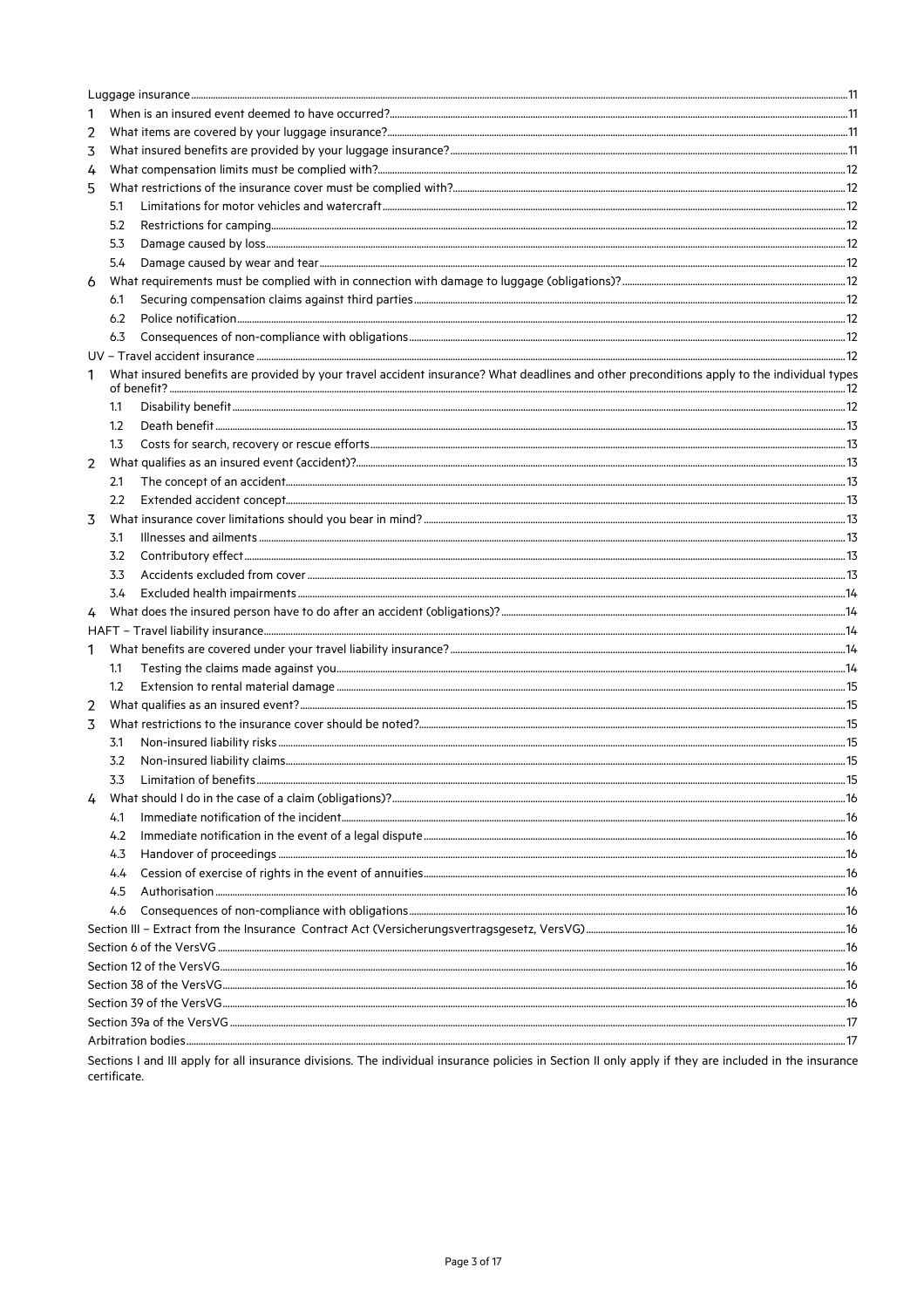# Section I – General Terms and Conditions

(applicable to all types of insurance specified in the Policy schedule)

## **1 By which date does your insurance policy need to be concluded?**

Any insurance contract that includes travel cancellation insurance must be concluded within 3 working days (Monday - Saturday) of booking the trip (booking date + 3 working days) at the latest. If the insurance is concluded later, the cover shall only cover events that occur from the 10th day after conclusion of the insurance ("qualifying period"), provided that the premium has been paid. In the case of other insurance policies, the policy must be taken out prior to departure.

### **2 When does the insurance cover start and end?**

- 2.1 If the conclusion period for the insurance policy has been met. the insurance cover for cancellation shall commence upon payment of the premium. If concluded later, the insurance cover begins when the premium is paid, but not before the 11th day after conclusion of the insurance. With respect to other insurance types, the insurance cover shall commence upon payment of the premium but not before the departure for the insured trip. For the purposes of travel health insurance, and insofar as no insurance cover expressly exists in the country of residence for individual benefits, the trip shall be considered to have commenced upon crossing the border into another country, and in all other instances and for other types of insurance, when the first travel service has been used whether in whole or in part.
- 2.2 In the case of travel cancellation insurance, the insurance cover ends upon commencement of the trip. In the case of all other types of insurance, it ends after the agreed duration, but no later than the end of the insured trip. In the case of travel health insurance, the insurance cover for all benefits that apply abroad ends upon crossing the border back into the country of residence. The insurance cover is extended past the agreed endpoint if the planned end of the trip is delayed for reasons beyond your control.

### **3 When is the premium due?**

- 3.1 Premiums are set out in the premium table. The premium under this policy is payable immediately upon conclusion of the contract. This is irrespective of any right to cancel.
- 3.2 If you fail to pay the first premium, we will be entitled to withdraw from the policy and will be released from obligations if the premium remains unpaid. In this, we observe the provisions under Articles 38 to 39a of the Insurance Contract Act (VersVG). **You will find these in Section III.**
- 3.3 If you have agreed to the premium being collected from your account, this shall take place as soon as the mandate is set up. The payment is considered to have been made in a timely manner if the premium can be collected on the due date, and you do not dispute collection of the correct payment.
- 3.4 If we are unable to collect the premium due for a reason beyond your control, the payment shall still be considered on time if payment is made immediately upon receipt of our written payment request.

### **4 Who is insured?**

The persons insured are those named in the insurance certificate or the confirmation issued by the organiser, or the group of individuals specified in the insurance certificate.

## **5 In which cases is the insurance cover restricted or excluded?**

### **5.1 Fraud and deliberate intent**

We do not pay benefits if you or another insured person attempt to make fraudulent representations to us as to the circumstances which are material to the grounds for providing cover and the amount of insurance benefits. We shall also be released from our obligation to provide benefits if the insured event was caused intentionally by you or another insured person. If fraud or fraudulent intent has been determined by an enforceable criminal judgment, it shall be deemed to have been proven. There is no insurance cover for suicide or attempted suicide by the insured person.

## **5.2 Gross negligence**

If an insured event occurs as a result of grossly negligent behaviour on your part or on the part of the insured person, we shall be released from the obligation to provide benefits. This restriction does not apply to insurance events caused by gross negligence under the accident and liability insurance. Insurance cover is still provided in these cases.

## **5.3 Lockdowns, regional or interregional contact restrictions or curfews**

We do not provide cover if you or a risk person covered under this policy is not able or not permitted to leave, enter, transit or continue the trip due to local (e.g. residential building complex), regional (e.g. districts, cities or counties) or interregional (more than one city or county) quarantine measures, contact restrictions or curfews imposed by public authorities.

### **5.4 Quarantine requirements on arrival**

We do not provide cover for costs incurred due to quarantine measures ordered by authorities immediately upon arrival in the country of destination owing to entry requirements. In addition, we do not provide cover for unused travel services if you are unable to use booked travel services due to these quarantine measures imposed by public authorities.

### **5.5 Alcohol, drugs, medications**

There is no insurance cover for events suffered by the insured person as a result of the negative effects of alcohol, narcotics or medications, or discontinuation of a prescribed treatment.

### **5.6 Contests**

There is no insurance cover for events occurring at motor sports competitions (drives and rallies) or the corresponding training.

### **5.7 Events before conclusion of the contract**

No insurance cover shall be provided for events which had already occurred at the time the insurance was taken out or by the time of embarking on the trip; the same applies to events which, at the time the trip commenced, were known to be bound to occur if the trip was carried out as planned. This also applies to pre-contractual ailments.

### **5.8 War, civil unrest and other events**

Unless otherwise specified in Section II, insurance cover is not extended for damage caused by epidemics, pandemics, war, civil war, warlike events, civil unrest, strikes, ionising radiation as defined by the current version of the Austrian law on radiation protection (Strahlenschutzgesetz, StrSchG), nuclear energy, confiscation, removal or other interventions from authorities. Furthermore, there is no insurance cover for events arising out of violent disorders connected with a public assembly or demonstration, if you or insured persons actively take part in it. We do not pay benefits for events on trips that were commenced, or not terminated immediately, despite a travel warning being issued by the Federal Ministry for Europe, Integration and Foreign Affairs.

### **5.9 Natural disasters**

Unless expressly covered in Section II, we do not pay benefits for events due directly or indirectly to natural disasters, seismic phenomena or the effects of the weather.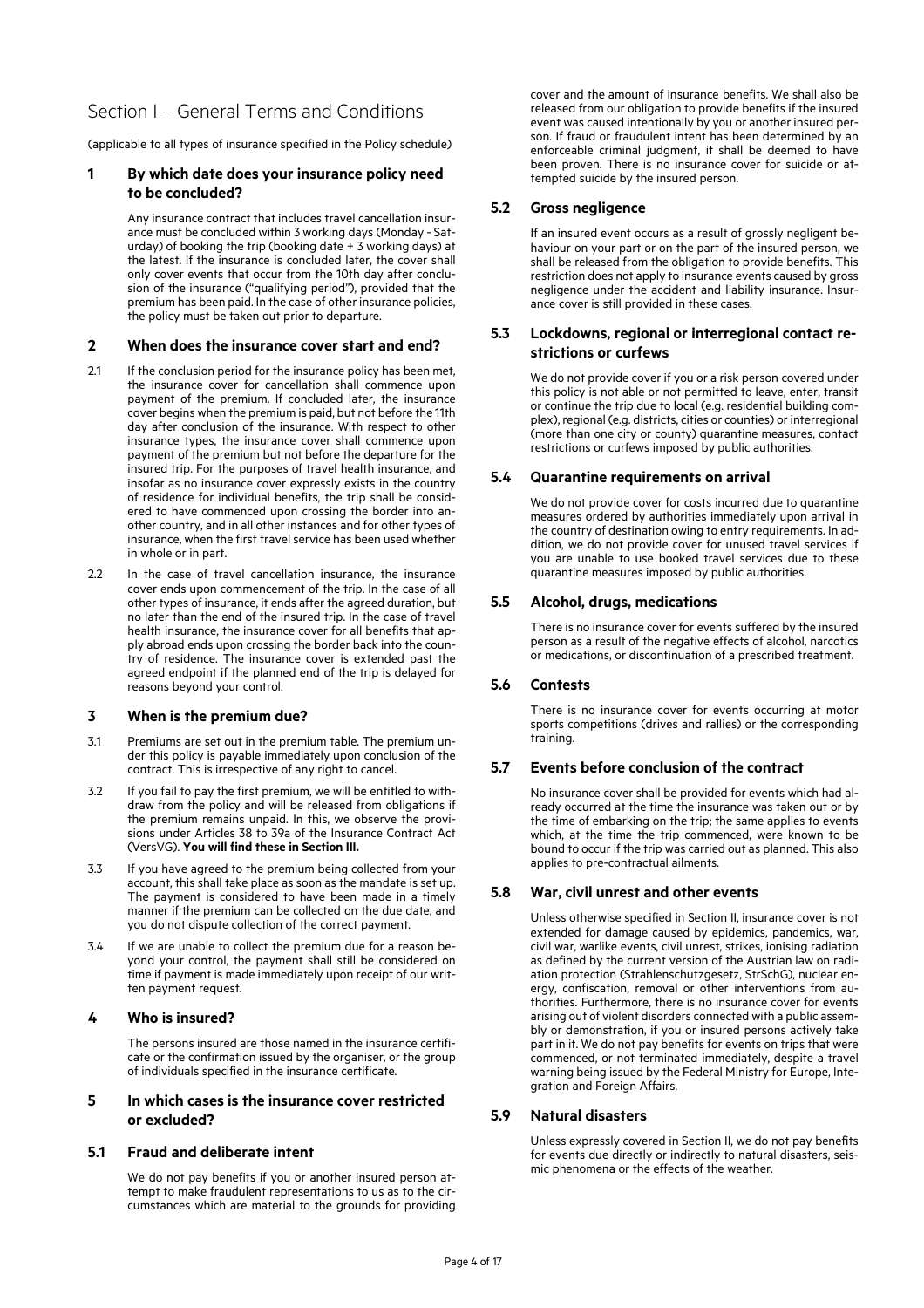### **5.10 Loss of enjoyment**

No compensation is paid for loss of enjoyment.

Note: Please note also the restrictions to the individual insurance policies in Section II of these insurance terms and conditions.

## **6 What requirements must be complied with in the event of a claim (obligations)?**

We are unable to provide our services without your cooperation and that of the person insured. Consequently, please note the following clauses, in order not to put your insurance cover at risk.

#### **6.1 Obligation to minimise damage**

You should make every effort to keep the damage as low as possible and avoid anything that could lead to an unnecessary increase in costs. Please contact us if you are unsure or have any questions.

### **6.2 Obligation to make the claim**

You or the insured person must make the claim to us as soon as possible and no later than upon completion of the trip.

#### **6.3 Obligation to provide information on the claim**

In the event of illness, serious accident, pregnancy, an adverse reaction to vaccinations or breakage or loosening of implants, we will require relevant medical certificates containing the diagnosis (not self-diagnosis) and, in the event that the trip is cancelled, proof of submission of the sick note to Sozialversicherung [the social insurance fund].

You or the insured person must promptly and accurately complete and return the claim form which we send.

The same applies to any requests we make for receipts and information or evidence pertaining to the case.

If we consider it necessary, we may have evidence checked by an independent third party.

## **6.4 Obligation to secure claims for compensation against third parties**

If you or the insured person have a basis to claim compensation from a third party, this right is assigned to us, insofar as we make good the damage. The assigned claim cannot be used to your disadvantage. You must protect your claim for compensation or your right to secure this claim, taking into account the applicable formal requirements and deadlines, and you must assist in pursuing the claim if necessary. If your claim for compensation is against a person with whom you were living at the time of the event, the assigned claim cannot be pursued unless this person caused the damage deliberately.

## **6.5 Consequences of non-compliance with obligations**

If you fail to comply with the above-mentioned obligations intentionally or through gross negligence, we shall be released from our obligations. In this, we comply with the provisions under Article 6 of the Insurance Contract Act (VersVG). **You will find these in Section III.** 

Note: Please also note the relevant special obligations for the individual insurance policies in Section II of these insurance terms and conditions.

## **7 What requirements must be complied with when the compensation payment is made?**

### **7.1 Deadline for our payment**

Once the proof of insurance and premium payment are available and we have confirmed our liability to pay and the amount of compensation, we will pay this within two weeks at the latest.

If we have confirmed our liability to pay, but we have been unable to determine the amount of compensation within one month of receipt of the claim form, you can demand a reasonable down-payment on the compensation.

If official enquiries or a criminal prosecution have been initiated against you or an insured person in connection with the insured event, we can postpone the settlement of the damage until the legal conclusion of this process.

### **7.2 Compensation from other insurance policies**

If compensation for the insured event can be claimed from another insurance policy, that policy shall take precedence, unless this relates to accident insurance cover. If the insured event is first reported to us, we shall make an advance payment.

#### **7.3 Conversion of costs incurred in foreign currencies**

Any costs incurred in a foreign currency shall be converted into the currency used in Austria at the exchange rate applicable on the day when we receive the relevant receipts. For traded currencies, the latest official daily exchange rate shall constitute as the exchange rate applicable on the day, unless you can show that the currency necessary to pay the invoices was acquired at a less favourable rate.

## **8 Which law applies and what is the limitation period for claims? To whom do the provisions apply?**

- 8.1 **Austrian law applies.** If insurance is taken out outside Austria, the law of the country in which it was taken out applies.
- 8.2 Note on data protection: We store your personal data to fulfil our obligations under the contract. For further information on data protection and your rights, please refer to www.hmrv.de/datenschutz/information or contact us. We will be happy to provide you with a copy.
- 8.3 Please note that your claims from this insurance policy may expire. Please find the details and deadlines in Article 12 of the Insurance Contract Act (VersVG). **You will find these in Section III.**
- 8.4 All provisions of the insurance policy also apply mutatis mutandis to the insured persons.

### **9 What requirements must be complied with when communicating with us?**

All notifications and statements intended for us should be directed to our main administrative office or to the address stated in the insurance certificate in written form (letter, fax, email, electronic data medium etc.). The language of the contract is German.

## Section II – Policy schedule

(depending on the scope of insurance selected)

## Cancellation and curtailment cover

Includes the regulations for the following insurance cover: A: Cancellation cover

- B: Travel curtailment cover
- C: Additional return travel cover

### **1 What is the minimum sum insured?**

The insurance amount shall correspond to the price of the trip, if a price-based tariff is concluded. If a rate model is taken out that is contingent upon the price of the trip, the sum insured amounts to EUR 3,000.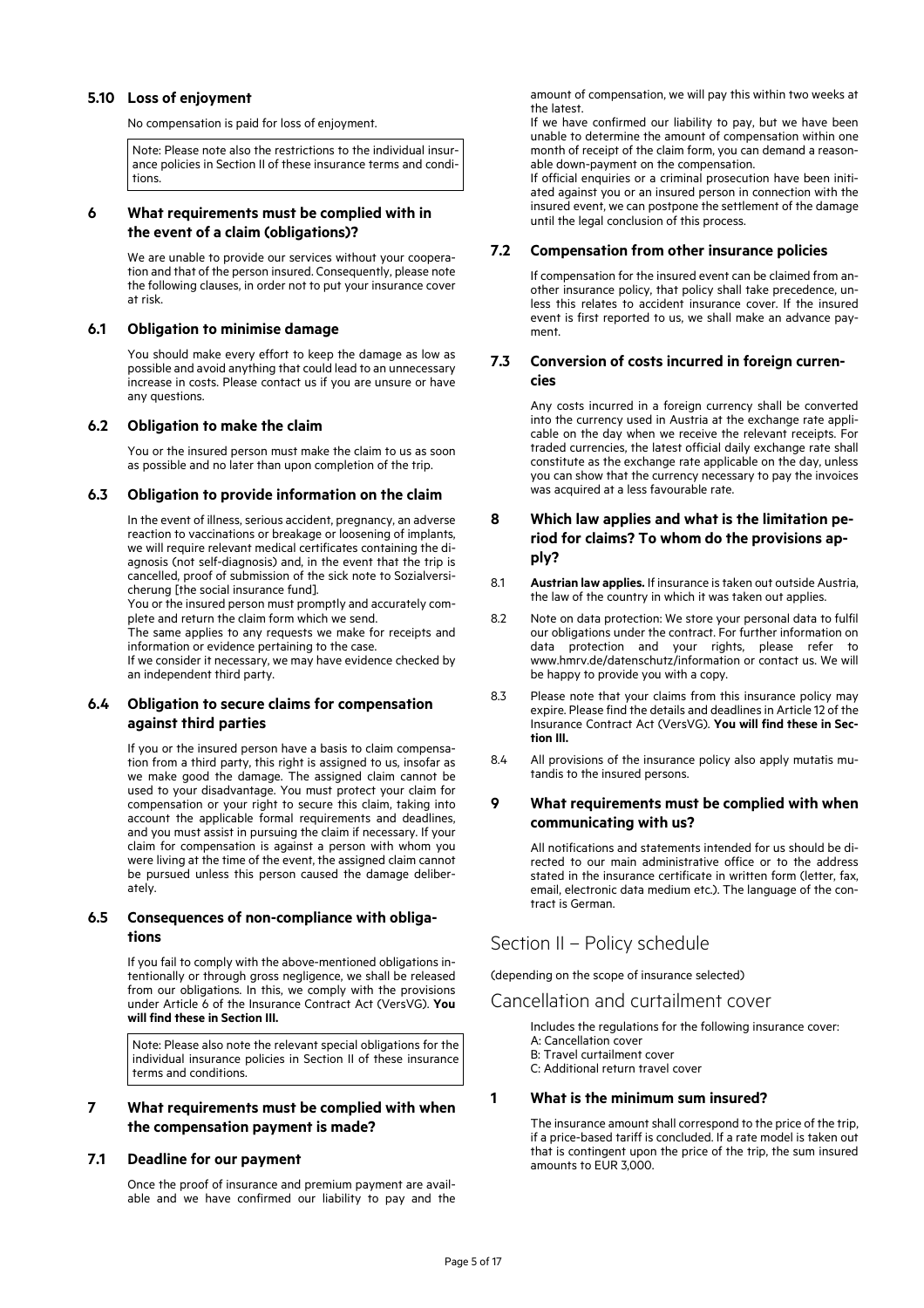## **2 When is an insured event deemed to have occurred?**

An insured event has occurred if you or persons at risk are affected by one of the events described in Sections A-C, clause 2 after the insurance cover begins. In the absence of any agreements to the contrary in the rate model, the following are deemed to be persons at risk:

a) Persons who have booked a trip jointly with you. This does not apply if more than 6 persons book a trip together. b)Your relatives and the relatives of your

- spouse or
- $-$  life partner or
- $-$  life companion.

c) Individuals who are looking after minors who are not travelling with you or your dependent relatives.

d)Travelling companions for group travel, if separately agreed.

Relatives are considered to be:

- Spouse, life partner, life companion
- Grandparents and grandchildren
- Parents, adoptive parents, step-parents, foster parents
- .<br>Siblinas
- Children, step-children, foster children, adoptive chil-dren
- Mother/father/son/daughter-in-law, sister/brother-in-law as well as grandparents or grandchildren by marriage
- Aunts, uncles, cousins, nephews and nieces
- People who live with you in the same household.

e)in the case of events pursuant to Section A: Cancellation cover clause 2.1 d) and Section B: Travel curtailment cover clause 2.1 d).

- People who have booked a trip jointly with you and people who live in your household. This does not apply if more than 6 persons book a trip together.
- $-$  People who live with you in the same household.

### **3 Restriction for psychological reactions**

Unless insurance cover expressly exists in accordance with the following, we do not pay benefits for illnesses arising from a psychological reaction to

- .<br>- terrorist attacks,
- air or bus accidents
- $-$  or the fear of civil unrest,
- acts of war,
- $-$  force majeure,
- illnesses or epidemics.

## **4 What should be borne in mind with when cancelling a trip (obligations)?**

— Supplements to Section I clause 6 —

### **4.1 Immediate notification**

In order to keep the costs as low as possible, you must immediately notify the booking office and cancel the booking in the case of an insured event. In any case, you are obliged to have your fitness to travel assessed by the doctor treating you as soon as you fall ill. In cases where you are unfit to travel due to illness, but the fitness can be restored by the time the trip commences, you may contact us so that we can decide whether not to cancel the trip and grant you further insurance cover for waiting with the cancellation.

## **4.2 Consequences of non-compliance with obligations**

The legal consequences of a breach of one of these obligations are stated in Section I clause 6.5.

# A: Cancellation cover

## **1 What insured benefits are provided by your cancellation cover?**

In the event of an insured event (see clause 2), you will receive the following benefits which must have arisen at the time of the first occurrence of the insured event (objective inability to travel). Any subsequent occurrence of inability to travel before commencement of the trip does not constitute any additional insurance cover. Costs which arise after the occurrence of the insured event (additional cancellation costs as a result of tiered cancellation costs) will not be covered by the insurance benefits. Unless otherwise stipulated in the contract, the insurance cover shall be applicable worldwide.

### **1.1 Benefits for cancellation costs**

We shall reimburse you for the cancellation costs you are contractually required to pay if you do not go on the trip. This includes the agency fee in the amount of up to EUR 100, insofar as this was already contractually agreed, incurred and invoiced at the time of booking the trip or rented property and was included in the scope of cover by increasing the sum insured by the amount of the agency fee.

### **1.2 Benefits for additional outward journey costs**

If the departure is delayed, we shall reimburse the additional travel costs whose type and quality correspond to those originally booked. We shall reimburse these additional costs up to the amount of cancellation costs that would have been incurred if the trip had been cancelled.

## **1.3 Cost of re-booking**

If a trip is rebooked, we shall reimburse the rebooking costs up to the amount of cancellation costs that would have been incurred if the trip had been cancelled. If you rebook the flight up to 42 days before the start of the trip in circumstances where an insured event has not occurred, we will reimburse the rebooking costs up to EUR 30 per person or room.

### **1.4 Participant default protection**

Insofar as a group trip with participant cancellation cover has been concluded and all participants in the group are insured, we shall reimburse the additional costs if the pro rata travel price of the insured persons travelling increases due to the non-appearance of one or more insured persons as a result of an insured event.

### **1.5 Teacher absenteeism protection**

Provided that a teacher absenteeism insurance policy has been taken out and all participants in the group are insured, the risk of cancellation of the entire school/class trip shall be covered if the supervising teacher is unable to attend the school/class trip for an insured reason. The assumption is that there will be a shortfall of two teachers.

## **1.6 Optional payment of the balance of the tour price**

In the event of loss of employment in accordance with clause 2.2 e) or short-time work in accordance with clause 2.2 h), we will optionally reimburse the contractually owed balance of the tour price instead of the cancellation costs. The refund will be made after commencement of the trip and is limited to the amount that would have been incurred if the trip had been cancelled.

## **2 When is an insured event deemed to have occurred under the cancellation cover?**

Insurance cover is provided if occurrence of one of the events listed below means that undertaking the booked trip or taking part in the booked event is impossible or unreasonable.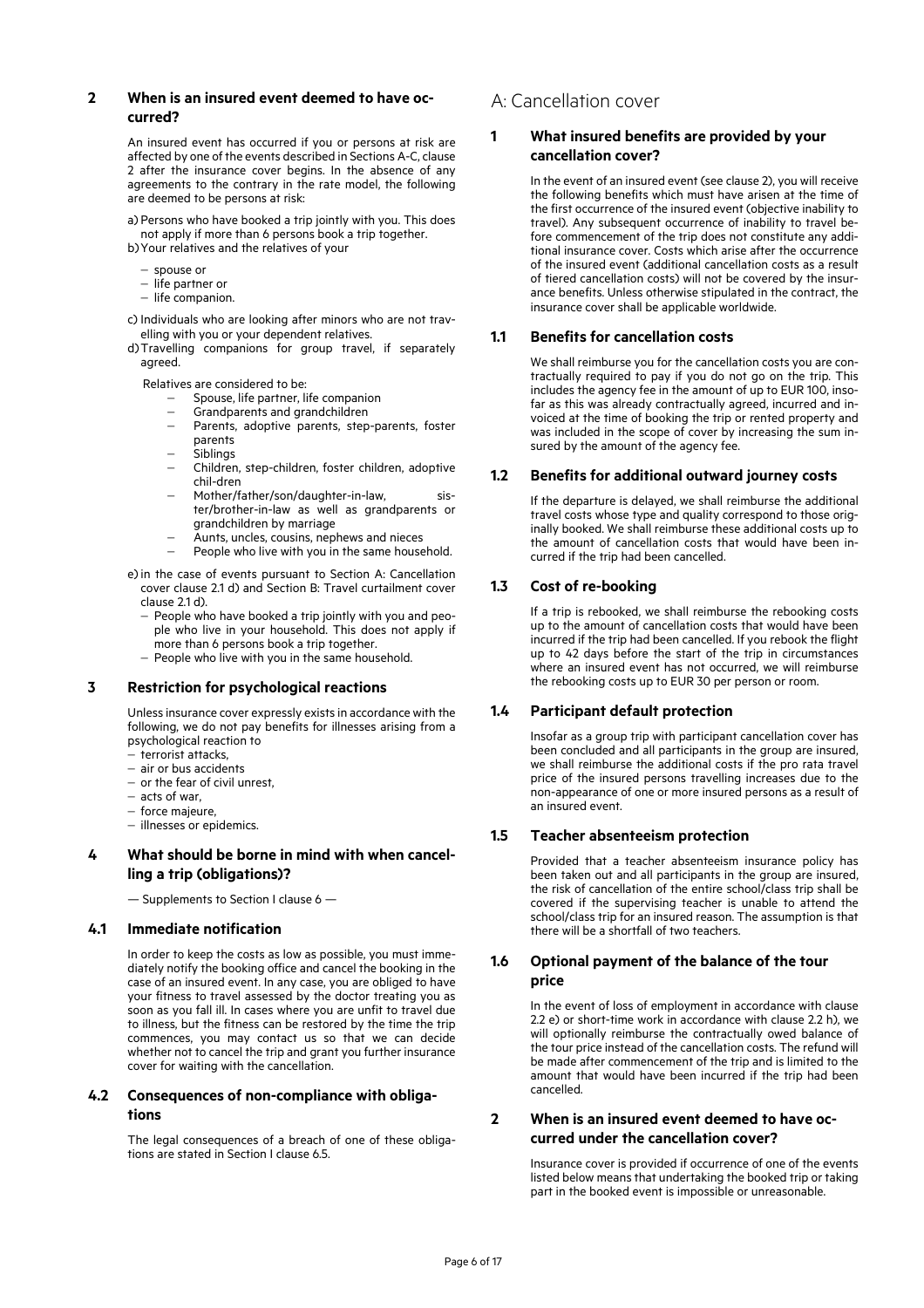## **2.1 Events covered for insured persons or persons at risk**

Insurance cover is provided if you cancel or rebook your trip, or are forced to depart at a later date due to

a) unexpected and serious illness.

Unexpected illness is:

- $-$  Every first occurrence of an illness after the insurance is taken out and after the trip is booked.
- A repeat incidence of an illness, if no treatment for this illness was given during the last 2 weeks before the insurance was taken out.

Unexpected illness is the unexpected deterioration of an existing condition.

Illness is serious if:

- $-$  the doctor carrying out treatment establishes unfitness to travel; or
- $-$  the medical impairment certified by the doctor is so severe that you are unable to travel due to symptoms and complaints arising from the illness; or
- due to this medically certified illness of a person at risk, your presence is needed at the location.
- b)death, serious injury due to an accident, pregnancy or complications during pregnancy.
- c) breaks in prostheses or loosening of implanted joints.
- d)if it is suspected that you or another risk person covered under the policy are infected with coronavirus (COVID-19) **and** for this reason are
- required to self-isolate (quarantine) as a result of an official measure (e.g. an order) or an order by an authorised third party (e.g. medical practitioner) based on a legal provision (e.g. a regulation); or
- denied carriage or entry into the insured rental property by authorised third parties (e.g. airport staff, landlord) on the date of the outward trip (at the start of the trip).

## **2.2 Events covered for insured persons**

Insurance cover is provided if you cancel or rebook your trip, or are forced to depart at a later date due to

- a)substantial unexpected damage to your home due to fire, a breached water pipe, burglary or force majeure, whereby your presence at home is essential. Insurance cover is also provided if this means that the insured child is unable to participate in a school outing or class trip.
- b)the filing of a divorce petition or dissolution of a registered partnership (or the appropriate petition in the case of an uncontested divorce) with the court of jurisdiction immediately preceding the joint trip of the married couple. Insurance cover is also provided if this means that the insured child is unable to participate in a school outing or class trip.
- c) an unexpected summons to court, where the responsible court does not accept your travel reservation as a reason to postpone the summons.
- d)being unexpectedly called up for basic military service, duty training for the Armed Forces or civilian service, whereby this cannot be postponed, and the costs are not covered by another party. The transfer or deployment of regular and professional soldiers is not covered.
- e)loss of a job arising from termination of the employment relationship by the employer for which you are not responsible. Insurance cover is also provided if your parents lose their job as a result of termination of the employment relationship by the employer for which they are not responsible and this means that you are unable to participate in a class excursion. The loss of contracts by self-employed persons and insolvency of self-employed persons are not covered.
- f) commencing employment after being previously unemployed. A precondition is that you or the insured person must have been registered as unemployed at the time of booking the trip. The commencement of work placements, operational or training activities of any type, or the commencement of work by pupils or students during or after a period of study is not covered under this policy.
- g) a change of jobs, whereby the insured travel time falls within the trial period of the new professional activity. To

be covered, the insured trip must have been booked before the insured person has become aware of the change of jobs.

- h)reduction in working hours due to economic circumstances with an expected reduction of income at least equal to one regular monthly net salary, provided that the employer announces the reduction in working hours between the time when the policy is contracted and the start of the trip. In the case of a school outing or class trip, this regulation also applies if the parents of an insured pupil are affected by a reduction in working hours.
- i) non-promotion in the case of school or class trips, or failure to pass final examinations in the case of a booked end-ofschool trip, or a similar final examination after at least 3 years of training.
- j) adverse reaction to vaccination.
- k) a traffic accident that you suffer in a private vehicle directly on the way to the starting point of your trip (airport, train station, port).
- l) a dog's unexpected serious illness, serious accident or adverse reaction to a vaccination, provided that the insured person was already owner of the animal in question prior to policy inception date. However, refusal to accept a vaccination and insufficient build-up of the antibody level prescribed for the country of travel are not covered.

## B: Travel curtailment cover

## **1 What insured benefits are provided by your travel curtailment cover?**

In the case of an insured event (see clause 2), you will receive the following benefits.

## **1.1 Unused travel services**

- a) If the trip is curtailed during the first half of the insured trip, though in no more than the first 8 days of the trip, we shall reimburse the insured travel costs. The days of departure and return are both included as full travel days.
- b)If the trip is curtailed or interrupted, we shall reimburse the travel services that were not used.

If the costs for the individual parts of the trip cannot be objectively proved (e.g. package deals), we shall reimburse the unused travel days. The compensation is calculated as follows:

> Unused travel days x price paid for the trip  $\frac{R}{D}$  and length of the trip = Compensation

For the calculation of the original length of the trip, the days of departure and return are both included as full days.

## **1.2 Death of all insured persons**

We shall not refund the full or pro-rata price of the trip if all the insured persons die during the trip.

## **2 When is an insured event deemed to have occurred under the travel curtailment cover?**

Insurance cover is provided if occurrence of one of the events listed below means that completing your trip or event as planned is impossible or unreasonable.

## **2.1 Events covered for insured persons or persons at risk**

Insurance coverage exists

- a)in the event of an unexpected and serious illness. **(see Section A for definitions: cancellation cover, clause 2.1 a).**
- b) in the event of death, serious injury due to an accident. pregnancy or complications during pregnancy.
- c) in the event of breaks in prostheses or loosening of implanted joints.
- d)if it is suspected that you or another risk person covered under the policy are infected with coronavirus (COVID-19) **and** for this reason are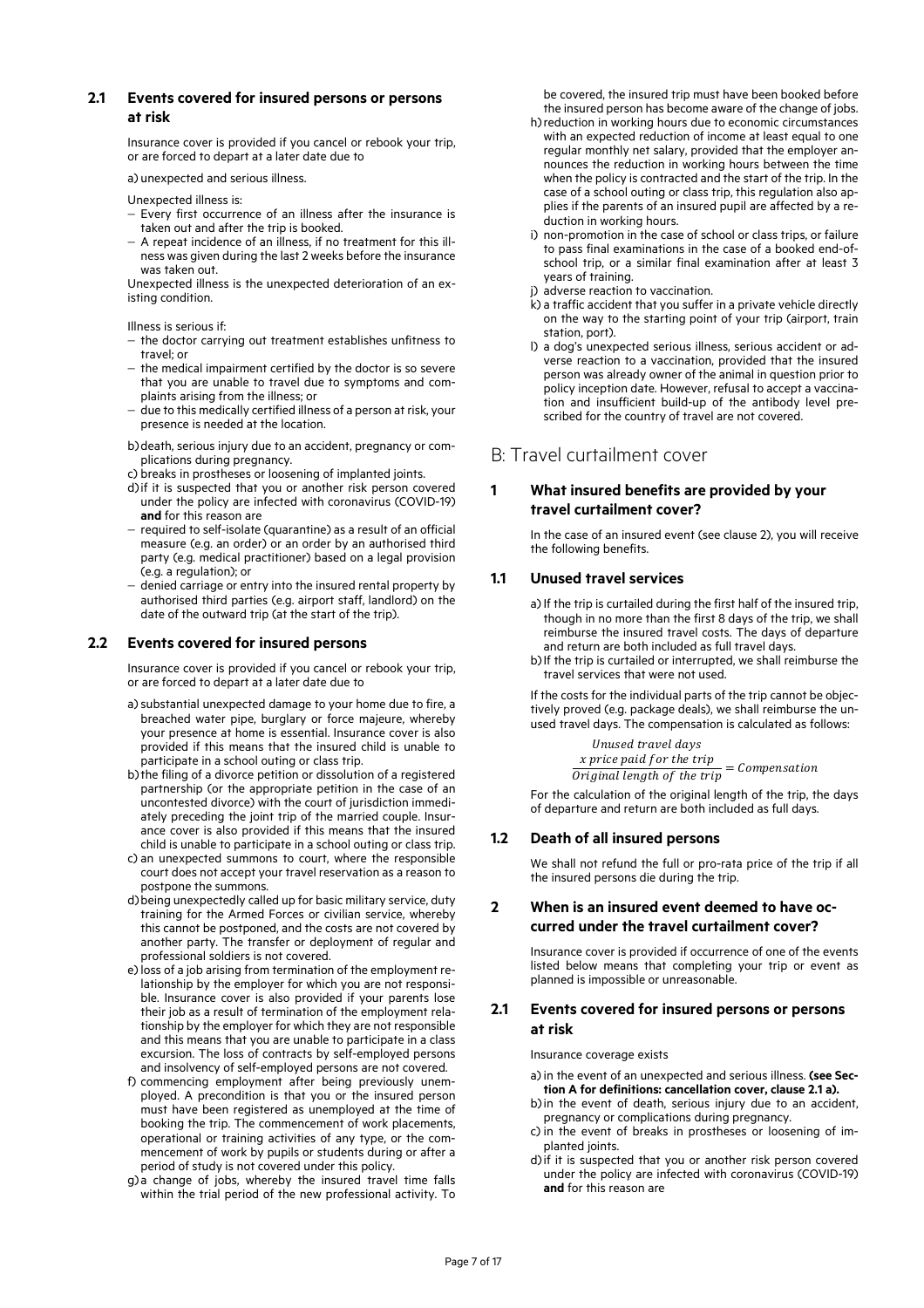- required to self-isolate (quarantine) as a result of an official measure (e.g. an order) or an order by an authorised third party (e.g. medical practitioner) based on a legal provision (e.g. a regulation); or
- denied carriage or entry into the insured rental property by authorised third parties (e.g. airport staff, landlord) on the date of the outward trip (at the start of the trip).

#### **2.2 Events covered for insured persons**

Insurance coverage exists in the event of substantial damage to your home due to fire, a burst water pipe, burglary or natural events rendering your presence at your place of residence a necessity. Insurance cover is also provided if this means that the insured child is unable to participate in a school outing or class trip.

## C: Additional return travel cover

## **1 What insured benefits are provided by your additional return travel cover?**

In the case of an insured event (see clause 2), you will receive the following benefits. Unless stipulated otherwise by the contract, the insurance cover applies worldwide.

## **1.1 Benefits for follow-up travel costs if you have to curtail your trip**

If you have booked a round trip, we shall cover the necessary transport costs for you to re-join the travel group from the location where the trip had to be interrupted, up to a maximum amount equal to the value of the remaining unused travel services. However, all reimbursement claims from transport companies due to unplanned deviations from the planned route of travel caused by you (e.g. emergency landing) are excluded.

#### **1.2 Benefits for additional accommodation costs**

Depending on the type or category of booked travel services, we shall cover the additional costs of accommodation and catering up to the amount of the sum insured if it is imperative that the length of stay be extended.

If

- a risk person travelling with you is unfit to travel due to an insured event, or

- one of the events listed under clause 2.1 d) or 2.2 b) occurs we will reimburse these costs at least up to EUR 2,500.

### **1.3 Benefits for additional return travel costs**

We shall reimburse you for the additional return travel costs (not, however, the costs of repatriation of mortal remains in the case of death) you can verify and other additional costs that are the direct result of this, such as accommodation and catering costs (not, however, treatment costs). The costs will be reimbursed under consideration of the quality of the trip originally booked. If the return journey needs to be made by aircraft and this is different from the booked journey, only the cost of a seat in the lowest class of the aircraft shall be reimbursed. However, all reimbursement claims from transport companies due to unplanned deviations from the planned route of travel caused by the you (e.g. emergency landing) are excluded.

## **2 When is an insured event deemed to have occurred under the additional return travel cover?**

Insurance covers is provided if occurrence of one of the events listed below means that continuing or completing your booked trip or event as planned is impossible or unreasonable.

## **2.1 Events covered for insured persons or persons at risk**

Insurance cover is provided if you are unable to continue or complete your trip as planned as a result of

- a)in the event of an unexpected and serious illness. **(see Section A for definitions: cancellation cover, clause 2.1 a).**
- b)in the event of death, serious injury due to an accident, pregnancy.
- c) in the event of breaks in prostheses or loosening of implanted joints.
- d)if it is suspected that you or another risk person covered under the policy are infected with coronavirus (COVID-19) **and** for this reason are
- required to self-isolate (quarantine) as a result of an official measure (e.g. an order) or an order by an authorised third party (e.g. medical practitioner) based on a legal provision (e.g. a regulation); or
- denied carriage or entry into the insured rental property by authorised third parties (e.g. airport staff, landlord) on the date of the outward trip (at the start of the trip).

Admission to a hospital or treatment facility does not count as isolation (quarantine).

## **2.2 Events covered for insured persons**

Insurance cover exists if

- a) you are unable to continue or complete your trip as planned due to substantial damage to your property as a result of fire, a burst water pipe, burglary or natural events rendering your presence at your place of residence a necessity. Insurance cover is also provided if this means that the insured child is unable to participate in a school outing or class trip.
- b)your return travel is delayed due to a natural disaster/force majeure (avalanche, landslide, flood, earthquake, tornado) at your holiday destination.

## Travel health insurance

## **1 What insured benefits are provided by your travel health insurance?**

If an insured event occurs (see clause 2; for restrictions see clause 3), you will receive the following benefits The normal costs arising in the official currency of the country of destination shall be reimbursed, in an unlimited amount, unless another amount is specified below. The following deductible applies:

If you are covered by social or private insurance, please claim your benefits there first. If you fail to do so or if no benefit is paid under such insurance, our indemnity shall be reduced by  $20%$ 

### **1.1 Information services**

In the event of illness or accident, we provide information on request through our emergency call service about the possibilities for medical care of the insured person. As far as possible, we will provide you with details of German- or Englishspeaking doctors.

### **1.2 Cost of medical treatment abroad**

If an insured event occurs, we will reimburse you for the cost of medical treatment. Medical treatment within the meaning of these terms and conditions is defined as medically necessary

- 1.2.1 out-patient treatment, including medically necessary pregnancy treatment indicated by symptoms, childbirth up to the end of the 36th week of pregnancy (premature birth), treatment relating to a miscarriage and medically necessary abortions.
- 1.2.2 pain-relieving, preservative dental treatment, including simple fillings as well as repairs of existing dental prostheses, provided these are carried out or prescribed by a dentist.
- 1.2.3 urgent in-patient treatments, if they take place in a facility that is generally recognised as a hospital in the country of destination, is under continuous medical management, has adequate diagnostic and therapeutic facilities and keeps medical records. The costs are limited to EUR 300,000 per insured event.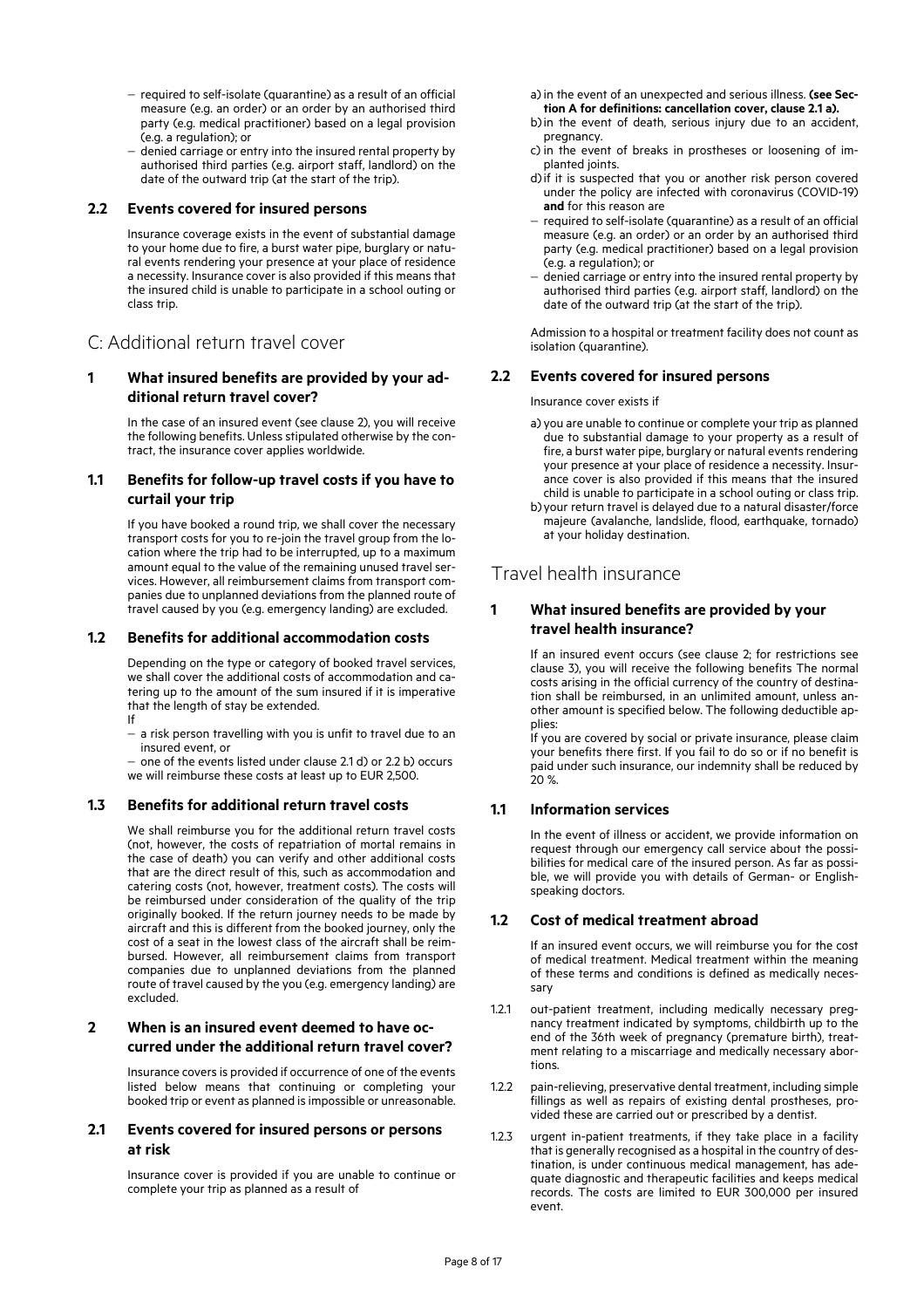- 1.2.4 medication and dressings prescribed by a doctor (medication does not include nutritional products and tonics or cosmetic preparations even if prescribed by a medical practitioner).
- 1.2.5 radiation therapy, light therapy and other physical treatments prescribed by a doctor.
- 1.2.6 massages, medicinal packs, inhalations and physiotherapy prescribed by a doctor.
- 1.2.7 aids prescribed by a doctor that are required for the first time as a result of an accident and used to treat the consequences of the accident.
- 1.2.8 radiographic examinations.
- 1.2.9 operations that cannot be delayed.
- 1.2.10 ambulance transport to in-patient treatment in the nearest suitable hospital and back to the accommodation.

## **1.3 Declaration to cover the costs of medical treatment for hospitals**

- 1.3.1 If an insured event occurs, we will provide the hospital with a guarantee to assume costs through our emergency assistance service, if desired. Before this can happen, a copy of your ID card or passport must be presented to our emergency assistance service.
- 1.3.2 If a performance obligation of this travel health insurance policy, another private health insurance policy or a public health insurance policy does not exist, we will provide a guarantee to assume costs of up to EUR 15,000 in the form of a granted loan for you. The amounts advanced by us shall be repayable by you within one month of the invoice date.

## **1.4 Additional assistance abroad**

If an illness contracted during a stay abroad requires further treatment which extends beyond the end of the insurance coverage because you are shown to be unable to return home, we are required under these terms and conditions to continue to provide coverage (including repatriation if this should become necessary) until such time as the person is able to travel again.

### **1.5 Insurance benefits for newborns**

We will also cover the cost up to EUR 50,000 of the necessary treatment of a newborn child abroad in the case of birth during the trip.

## **1.6 Cost of repatriation/repatriation of mortal remains/burial**

- 1.6.1 We reimburse the additional costs of repatriation to the nearest suitable hospital at the place of residence of you, provided the return transport is medically appropriate and reasonable; this shall be by rail, bus, ambulance or aircraft depending on the condition of you. The medical necessity and justifiability of repatriation shall be assessed by one of the insurer's consultant doctors, in agreement with the doctor treating the insured person in the country of destination.
- 1.6.2 We also assume the costs for a companion as well as the presence of a doctor if this is required, provided this presence is medically necessary, required by the authorities or required by the transport company involved. The costs are limited to EUR 2,500 per insured event.
- 1.6.3 In addition, we reimburse the additional costs of repatriation to the nearest hospital at the place of residence of the insured person, provided
	- the doctor providing the treatment believes that the hospi-
	- tal treatment abroad is likely to last more than 10 days and - the expected cost of medical treatment abroad exceeds the cost of repatriation.
- 1.6.4 We also reimburse the cost of burial abroad up to the level of costs that would have been incurred for repatriation of mortal remains, or the necessary additional costs that arise in the event of the decease of you through the transfer of the deceased to the normal place of residence.

## **1.7 Additional return travel costs after the hospital stay**

If you return from the trip at a later date as a result of a hospital stay, we will reimburse you for the demonstrable additional return travel costs that result and the other additional costs that immediately result from this, such as accommodation and catering costs (not, however, treatment costs). The costs will be reimbursed based on the quality of the originally booked trip. If the return journey needs to be made by aircraft and this is different from the booked journey, only the cost of a seat in the lowest class of the aircraft shall be reimbursed. If you terminate your trip after a hospital stay of at least 3 days – even if not medically necessary – we organise your return travel, by rail, bus, ambulance or aircraft depending on your ability to travel, in the presence of a doctor if required (but not by means of an ambulance aircraft), and cover the additional return travel costs.

## **1.8 Delivery of medications**

If you require prescription medicines, which have been lost during the trip, we shall provide a replacement in coordination with your family doctor and send it to you. You are required to reimburse us for the cost of replacement medications within one month after the end of the trip.

## **1.9 Exchange of information between family doctor and treating doctor**

If you are hospitalised due to an illness or the consequences of an accident, we shall facilitate contact via our emergency assistance service between a doctor appointed by us and the family doctor of you and the treating hospital doctors, and arrange for information to be exchanged between the medical practitioners involved during the stay in a hospital. We shall provide the information to relatives upon request.

## **1.10 Alternative daily hospital allowance**

For travel abroad, you may choose to receive either a daily hospital allowance (in the amount or EUR 50/day for a maximum of 30 days) from the start of the medically necessary treatment due to an illness or injury suffered during a trip abroad, or you may choose to have the costs of the medically necessary in-patient treatment reimbursed. The decision must be made without delay at the beginning of the in-patient treatment.

### **1.11 Cost of calling the emergency assistance hotline**

If an insured event occurs, we shall reimburse the telephone costs incurred by you when calling our emergency assistance hotline, in the amount of up to EUR 25.

## **1.12 Hotel costs**

In the event of a hospital stay we shall reimburse the insured person for the additional accommodation costs resulting from organising patient repatriation or transfer. We shall reimburse additional accommodation costs if the booked trip has to be interrupted or extended because the insured person requires in-patient treatment at a hospital. The costs are limited to a total of EUR 2,500 and will be reimbursed for a maximum of 10 days.

### **1.13 Hospital visits**

If it is clear that you will have to stay in a hospital for longer than 5 days, we shall arrange upon request for a person closely related to you to travel to the location of the hospital and back to their place of residence, and we shall assume the transport costs for the journey there and back, as well as the costs of the overnight stay. Provided that the in-patient treatment has not been completed by the time the relative or friend arrives.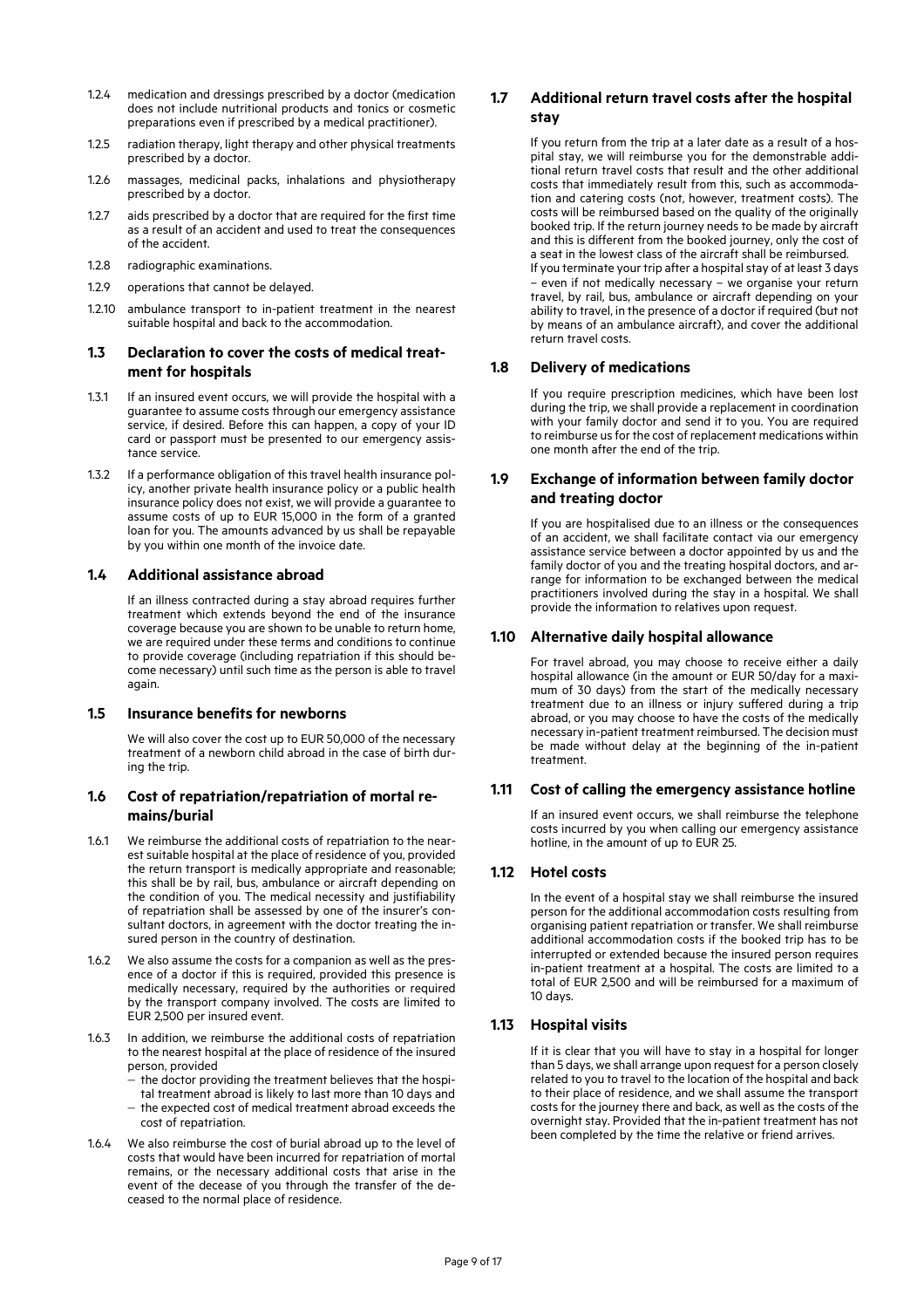### **2 When is an insured event deemed to have occurred?**

## **2.1 Illness or accident**

A Medically necessary treatment of you due to illness or accident is considered to be an insured event. The insured event starts with the treatment. It ends once it is medically established that no further treatment is needed. If the treatment needs to be extended to the consequences of an illness or accident which are not causally linked to treatment up to that point, a new insured event shall be considered to have occurred. Necessary treatments for complaints during pregnancy, premature birth up to the 36th week of pregnancy, miscarriages, medically necessary abortions and death are also considered to be insured events.

## **2.2 Freedom of choice between registered doctors**

When abroad, you are free to choose between recognised and accredited doctors and dentists in the country of destination, provided these charge fees based on the relevant official, applicable fee schedule for doctors and dentists - if available - or based on fees generally charged for similar medical care in the local area.

## **2.3 Insured types of treatment**

We pay within the limits of the contract for diagnostic and treatment methods and medications that are generally recognised by conventional medicine. In addition, we pay for methods and medications which have proved equally promising in practice or which are used because no conventional methods or treatment are available. We can however reduce our payments to the amount that would have been incurred by the use of available conventional methods or medications.

## **3 What restrictions of the insurance cover must be complied with?**

### **3.1 Restrictions of coverage**

- 3.1.1 If a medical treatment exceeds the medically necessary level or if the expenses for medical treatment exceed those generally charged for similar medical care in the local area, we can reduce the benefits to a reasonable level.
- 3.1.2 If the insured person is entitled to benefits from statutory accident or pension insurance, statutory healthcare or accident assistance, we may deduct the statutory benefits from the insurance benefits, without prejudice to the entitlement to daily hospital allowance.

### **3.2 Exclusions of cover**

We do not provide cover for:

- 3.2.1 treatment abroad which was the sole purpose or one of the purposes for making the journey.
- 3.2.2 treatment whereby it was clear at the start of the trip that such treatment would be necessary if the trip was undertaken as planned, unless the trip was undertaken due to the death of the spouse or a relative of the first degree.
- 3.2.3 spa and sanatorium treatments and rehabilitation measures, unless these treatments result from an insured, entirely in-patient hospital treatment due to a major stroke, major heart attack or a serious skeletal disease (disc surgery, hip replacement) and serve to shorten the stay in an acute hospital, and services agreed in writing by the insurer before the start of treatment.
- 3.2.4 addiction treatment, including withdrawal.
- 3.2.5 out-patient treatment in a spa or health resort. The restriction does not apply if the treatment is necessary because of an accident occurring at the site. The restriction does not apply for illnesses if you were only visiting the spa or health resort briefly and was not staying for the purposes of treatment.
- 3.2.6 aids, even if prescribed by a doctor, if they are not required for the first time solely as a result of an accident and used to directly treat the consequences of the accident.
- 3.2.7 treatments by spouses, parents or children or by persons with whom you are living in their own home or a home being visited. Demonstrable costs of materials will be reimbursed in accordance with the tariff.
- 3.2.8 treatment or accommodation caused by infirmity, a need for care or custody.
- 3.2.9 hypnosis, psycho-analytical and psycho-therapeutic treatment.
- 3.2.10 dental implants, pivot teeth, bridges, crowns, orthodontic treatment, prophylactic treatment, dental splints and tracks, treatments and implant dental treatments involving functional analysis and functional therapeutic measures.
- 3.2.11 treatment for HIV infections and their consequences.
- 3.2.12 vaccinations or screening examinations.
- 3.2.13 treatment for disorders of and/or damage to the reproductive organs.
- 3.2.14 organ donations and their consequences.

## **4 What requirements must be complied with in the event of illness (obligations)?**

— Supplements to Section I clause 6 —

## **4.1 Obligation to make immediate contact**

In the event of in-patient treatment in hospital and before the start of extensive diagnostic and therapeutic measures, you or the insured person must immediately contact our global emergency call service.

## **4.2 Consent to repatriation**

If we advocate repatriation according to the type of illness and its need for treatment, if the patient is fit to be transported, you or the insured person must agree to the return transport to the place of residence or to the nearest suitable hospital to the place of residence.

### **4.3 Consequences of non-compliance with obligations**

The legal consequences of a breach of one of these obligations are stated in Section I clause 6.5.

## Travel assistance insurance

## **1 What insured benefits are provided by your travel assistance insurance?**

If an insured event occurs (see clause 2), the following benefits are provided.

## **1.1 Criminal prosecution**

If you are arrested or threatened with arrest, we can assist in finding a lawyer and/or interpreter. In addition, we will provide up to an amount of EUR 13,000 to cover any bail which might be demanded by the authorities as a loan. You must repay the advanced amounts (loan) to us immediately upon reimbursement by the authority or the court, at the latest within 3 months of the disbursement.

### **1.2 The abduction of the insured person**

In the event of abduction/kidnapping of you or the travel companion of the insured person, we grant a loan per insured person up to an amount of EUR 10,000. Before a loan can be granted, a copy of your personal ID card or passport must be presented to our emergency assistance service. The loan must be repaid within one month after the end of the trip in one lump sum.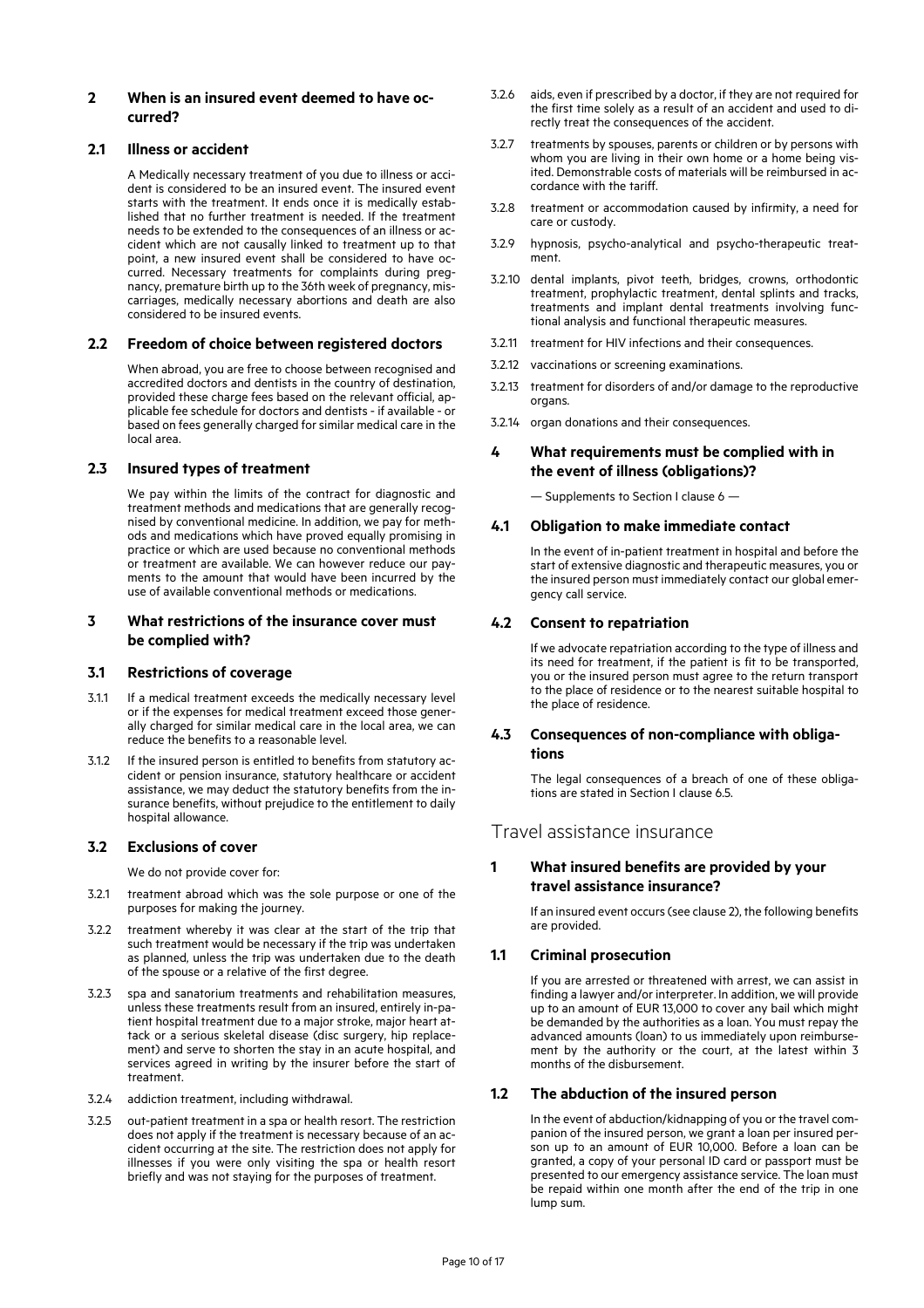#### **1.3 Emergency message**

If you cannot be reached during the trip, we shall endeavour to alert you using an emergency message (e.g. via the broadcast media) and cover its cost.

## **1.4 Care of minors travelling with the insured person**

We shall also organise and pay for the care of minors if the child has to continue or curtail the trip on its own, provided all the accompanying persons or the only person accompanying the child on a trip is unable to complete the trip as planned due to death, serious accident or unexpected serious illness.

## **1.5 Loss of travel money**

If you experiences a financial emergency due to the loss of their means of payment through theft, robbery or other loss, we contact their bank via our emergency assistance service. If necessary, we help in transferring an amount made available by the bank to you. If it is not possible to contact the bank within 24 hours, we provide you with a loan up to an amount of EUR 1,500 via our emergency assistance service, subject to presentation of a copy of a personal ID card or passport. The loan must be repaid within one month after the end of the trip in one lump sum.

### **1.6 Loss of credit and EC/Maestro debit cards**

In the event of loss of credit or debit cards, we assist you in blocking the cards. However, we shall not be held liable for the successful blocking of the card and any financial losses that result despite blocking the card.

### **1.7 Loss of travel documents**

In the event of loss of travel documents, we shall assist you in obtaining replacement documents.

### **1.8 Booking changes/delays**

If you get into difficulty because they miss a booked transport service or because the booked transport is delayed or cancelled, we will help the insured person to change the booking. The costs of changing the booking and increased travel costs shall be borne by you. We can notify third parties of the insured person's itinerary changes upon request.

## **2 When is an insured event deemed to have occurred?**

An event is covered by the insurance policy if you are faced with an emergency which is insured under clause 1 during your trip. Our global emergency assistance service will help you in cases of emergency referred to in clause 1 faced by the insured person during the trip. In order to be fully covered under our emergency insurance, the insured person or a representative of the insured person must notify our global emergency assistance service by telephone or other means upon occurrence of the insured event. If the insured person or a representative of the insured person fails to contact the global emergency service and if this results in additional costs, we will not be responsible for said additional costs.

## **3 What requirements must be complied with if an insured event occurs (obligations)?**

— Supplements to Section I clause 6 —

#### **3.1 Contacting our global emergency service**

You or a person appointed by you must contact our emergency service immediately.

### **3.2 Receipts to be submitted**

You must demonstrate the occurrence of an insured event by submitting proof of insurance, booking documents in the original form

- $-$  in the case of death, by submitting death certificates
- $-$  in the case of significant damage to property, by submitting the appropriate documentation
- and submit the original receipts for all costs incurred.

#### **3.3 Consequences of non-compliance with obligations**

The legal consequences of a breach of one of these obligations are stated in Section I clause 6.5.

## Luggage insurance

#### **1 When is an insured event deemed to have occurred?**

You are covered if your luggage is affected by an insured event. We pay benefits up to the level of the sum insured and compensation limit. Several concurrent insured events are counted as one insured event and shall not lead to an increase in the compensation paid. There is an insured event if

- 1.1 luggage placed in the custody of a third party is lost, destroyed or damaged while in the custody of a carrier, accommodation establishment or luggage storage facility.
- 1.2 luggage placed in the custody of a third party does not arrive at the destination on the same day as you (overdue delivery).
- 1.3 during the remaining travel period, luggage is lost, destroyed or damaged by
	- a) criminal acts by third parties. This includes theft, burglary, robbery, blackmail for the purpose of robbery and deliberate vandalism.
	- b)an accident involving a means of transport (e.g. a traffic accident).
	- c) fire, lightning, explosion, floods, storm, landslides, earthquakes or avalanches.

## **2 What items are covered by your luggage insurance?**

- 2.1 The insured items are personal effects taken on your trip, as well as gifts and souvenirs that you purchase during a trip. Items that are taken on the trip or purchased during the trip solely for professional purposes are not insured.
- 2.2 Sports equipment, including accessories (but excluding engines), is only insured during periods when such equipment is not being used for its intended purpose.
- 2.3 Valuables are also insured. Valuables include furs, jewellery, items made of precious metals, photographic and film equipment, EDP equipment and electronic communication and entertainment systems, with accessories. Jewellery and objects made of precious metal are, however, only insured under clauses c) to e) if they are stored in a closed container that offers increased security, including against the removal of the container itself. Valuables are only insured if they
	- a) are worn or used according to their intended purpose, or b)are kept in personal custody and are worn or carried safely, or
	- c) are kept in a properly locked room in a building or a passenger ship, or
	- d)had been handed over to the campsite supervisor for safekeeping, or
	- e) had been left in a properly locked caravan/mobile home or out of sight in a fully enclosed and locked motor vehicle parked in an official campsite.

## **3 What insured benefits are provided by your luggage insurance?**

If an insured event occurs (see clause 1; for restrictions see clause 5), compensation is provided up to the level of the sum insured. We will reimburse:

3.1 the current value of destroyed or lost items. The current value is the purchase price with a deduction for an amount corresponding to the condition (age, wear and tear, use etc.) of the insured items. If you submit a purchase receipt we will not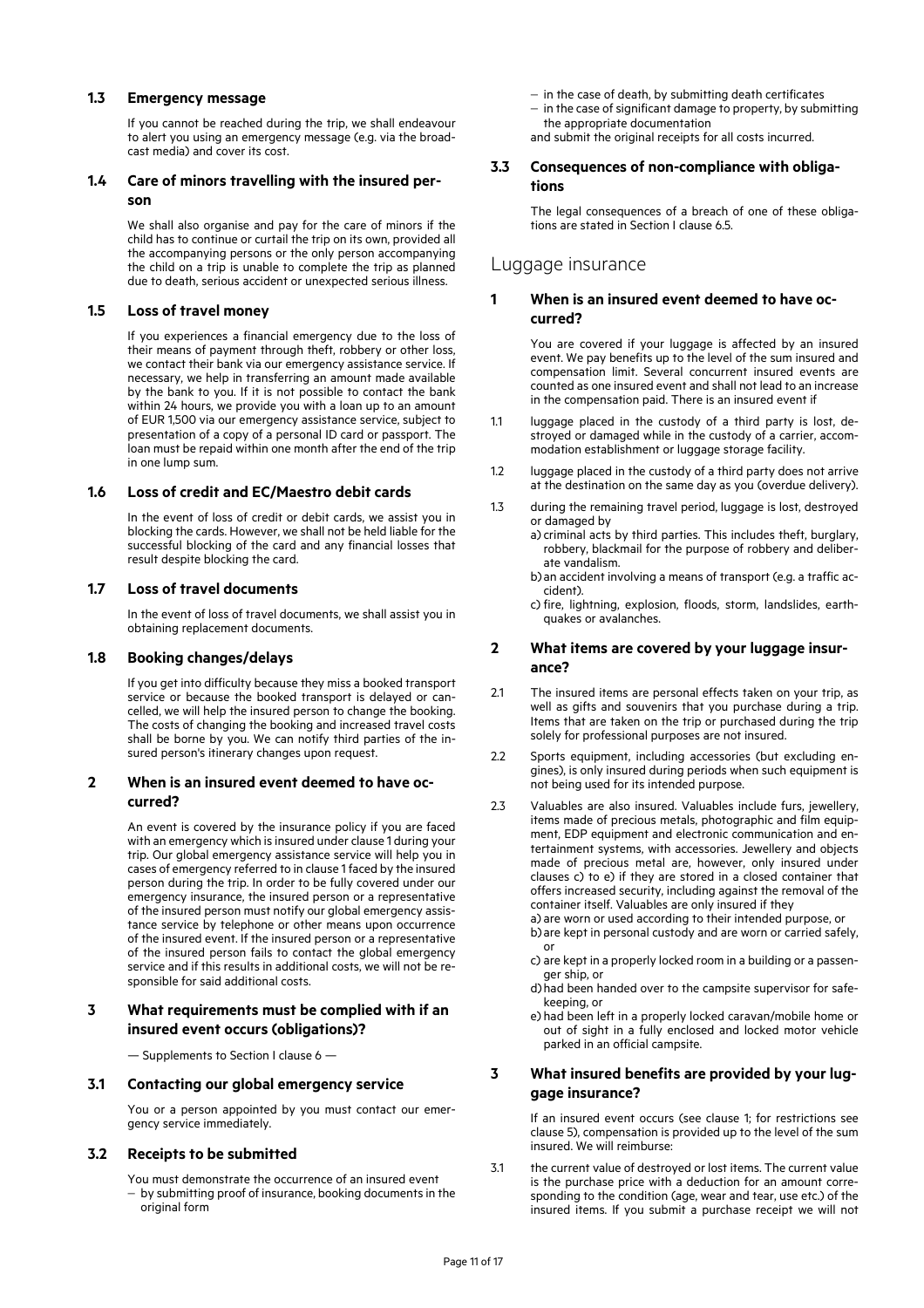make a deduction for the current value if the items were less than 6 months old when the insured event occurred. For older items we will make a value deduction of 20 % of the purchase price for the first year, and a deduction of 10 % for each further year commenced. We will make a further 10 % deduction from the purchase price if you do not have purchase receipts.

- 3.2 the necessary repair costs and any remaining reduction in value in the case of damaged and repairable items, though no more than the current value.
- 3.3 the material value in the case of films as well as video, sound and data media.
- 3.4 the administrative fees for replacing identity cards, passports, motor vehicle documentation and other types of ID.

## **4 What compensation limits must be complied with?**

In the absence of any agreements to the contrary, compensatory payment is limited to EUR 1,000. Unless another agreement has been made, we shall provide compensation up to the following maximum amounts per insured event:

- 4.1 involving glasses, contact lenses, hearing aids up to EUR 250.
- 4.2 involving golf and diving equipment, bicycles, including accessories for the aforementioned items - up to EUR 500.
- 4.3 involving surfboards, windsurfing equipment, including accessories for the aforementioned items - up to EUR 500.
- 4.4 involving musical instruments, including accessories (if taken on the trip for private purposes) - up to EUR 250.
- 4.5 involving EDP equipment and portable communication and entertainment devices, including accessories - up to EUR 250.
- 4.6 involving replacement purchases due to delays in the delivery date - up to EUR 500.

## **5 What restrictions of the insurance cover must be complied with?**

### **5.1 Limitations for motor vehicles and watercraft**

We only pay benefits for damage to luggage in unsupervised motor vehicles/trailers/water sport vessels by criminal acts of third parties if the luggage is not visible, in a fully enclosed and locked inner space or boot (for water sports vessels: cabin or packing case) or in luggage boxes firmly attached to the vehicle. We do not pay compensation here for the valuables and photographic and film equipment, EDP equipment and electronic communication and entertainment systems, with accessories, listed under clause 2.3.

Supervision is defined only as the continuous presence of an insured person or a trustworthy person instructed by him near the item to be insured, but not, however, the supervision of a location open for general use (e.g. parking area, harbour etc.). We only pay benefits if the damage can be shown to have taken place between 6.00 and 22.00 or it occurred during a break in travel of not more than 2 hours.

## **5.2 Restrictions for camping**

Insurance cover for damage to luggage during camping caused by criminal acts of third parties is only valid on **official campsites** (established by authorities, associations or private companies).

If you leave items **unsupervised** (definition in clause 5.1.) in a tent, insurance cover for damage due to criminal acts of third parties is only valid if the damage can be shown to have taken place between 6.00 and 22.00 and the tent is closed.

Valuables and photographic and film equipment, EDP equipment and electronic communication and entertainment systems, with accessories are not insured if left unattended in a tent. We only replace these items if the conditions under clause 5.1 are satisfied or they were given to the management of the camping site for safekeeping or the items were in a properly locked caravan/mobile home or not visible in a fully enclosed and locked motor vehicle on an official campsite.

## **5.3 Damage caused by loss**

We do not offer cover for damage caused by items being dropped or left lying, standing or hanging.

#### **5.4 Damage caused by wear and tear**

Damage caused by the natural or defective condition of the insured items (e.g. usage or wear and tear) is not insured.

## **6 What requirements must be complied with in connection with damage to luggage (obligations)?**

— Supplements to Section I clause 6 —

### **6.1 Securing compensation claims against third parties**

You must immediately notify the authorities that you have chosen to transport your luggage of any damage to checkedin luggage and damage due to overdue delivery and obtain written confirmation thereof. Written confirmation to this effect is to be provided to us. For any damage that was not immediately evident, you must, as soon as it is discovered, within the respective deadline and at the latest within 7 days, request that the relevant company inspect and certify the claim.

## **6.2 Police notification**

You must immediately report damage due to criminal acts of third parties and fire damage to the responsible police station, providing a complete list of all items involved in the incident, and you must obtain written confirmation of this. The list to be submitted to the police of all items affected by the incident must be prepared as an itemised list including information about the dates of purchase and the purchase price of each of the individual items. You must send us the complete police record.

## **6.3 Consequences of non-compliance with obligations**

The legal consequences of a breach of one of these obligations are stated in Section I clause 6.5.

## UV – Travel accident insurance

## **1 What insured benefits are provided by your travel accident insurance? What deadlines and other preconditions apply to the individual types of benefit?**

### **1.1 Disability benefit**

Disability is defined as damage due to an accident which affects

- $-$  physical or
- mental ability

permanently. Impairment is considered permanent if it is expected to last longer than 3 years and no change in this condition is expected.

If you suffer disability due to an accident, we will pay the disability benefit up to the level of the agreed sums insured. The sum insured is, unless otherwise agreed, EUR 30,000.

The following deadlines and other preconditions apply to disability benefit.

- 1.1.1 The disability must occur within 15 months of the accident and be confirmed in writing by a doctor.
- 1.1.2 You must notify us of the disability claim within 6 months of the disability being identified. If you miss this deadline, any right to disability benefit lapses.
- 1.1.3 Should you die as a result of the accident within 1 year of the accident, no entitlement to disability benefit shall exist. In this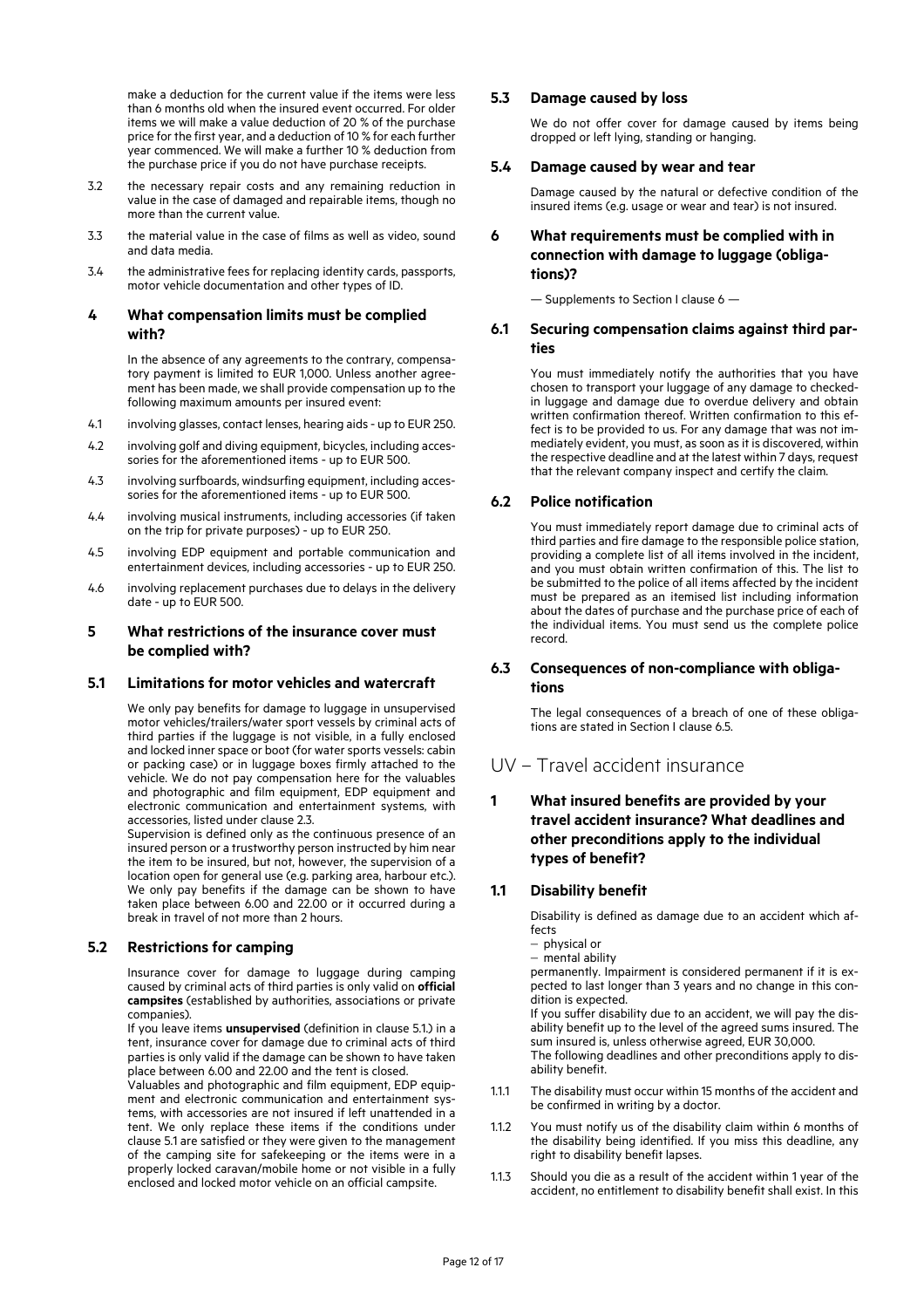event, we pay a death benefit (clause 1.2), if this has been agreed.

- 1.1.4 You will receive the disability benefit as a one-time payment. The bases for the calculation of the benefit are the agreed sums insured and the level of disability caused by the accident.
- 1.1.5 The level of disability is based on the disability rating below, if the body parts or sensory organs are referred to there, and otherwise on the extent to which the normal physical or mental capacity has been permanently reduced (clause 1.1.6). The determining factor is the accident-related state of health observable no later than the end of the third year after the accident.

In the event of loss or complete loss of function of the following body parts or sensory organs, only the following disability levels apply.

| Arm                                | 70 % |  |
|------------------------------------|------|--|
| Arm above the elbow                |      |  |
| Arm below the elbow                |      |  |
| Hand                               | 55 % |  |
| Thumb                              | 20 % |  |
| Index finger                       | 10%  |  |
| Any other finger                   | 5 %  |  |
| Leg above the centre of the thigh  | 70 % |  |
| Leg up to the centre of the thigh  | 60%  |  |
| Leg to below the knee              | 50 % |  |
| Leg to the centre of the lower leg | 45 % |  |
| Foot                               | 40 % |  |
| Big toe                            | 5 %  |  |
| Other toe                          | 2%   |  |
| Eye                                | 50 % |  |
| Hearing in one ear                 | 30 % |  |
| Sense of smell                     | 10 % |  |
| Sense of taste                     | 5 %  |  |

In the event of partial loss or partial loss of functionality, the corresponding part of the disability level shown applies.

- 1.1.6 For other body parts or sensory organs, the disability level depends on the extent to which the normal physical or mental capacity has been permanently reduced. The benchmark for comparison is an average person of the same age and gender. The assessment is made exclusively from a medical viewpoint.
- 1.1.7 There is a pre-disability if body parts or sensory organs had already been permanently impaired before the accident. This is assessed according to clauses 1.1.5 and 1.1.6. The disability level is reduced by this pre-disability.
- 1.1.8 Disability level when several body parts or sensory organs are impaired

Several body parts or sensory organs may be impaired as the result of an accident. In that case, the disability levels which were calculated according to the above provisions are combined. However, this cannot total more than 100 %.

1.1.9 If the insured person dies before the disability is assessed, we will pay a disability benefit if the death does not occur due to an accident within the 1st year after the accident (clause 1.1.3) and the other requirements for the disability benefit according to clause 1.1 are met.

> We pay according to the disability level which would have been expected on the basis of the medical findings.

1.1.10 There may be changes in the state of health after the assessment of the disability level. You and we are entitled to have the degree of disability re-assessed by a doctor on an annual basis. This right is open to you and to us for 3 years at most after the accident. If we wish to make new assessment, we will inform you of this together with the statement on our benefit commitment. If you wish to make a new assessment, you must inform us of this within 3 years after the accident.

> Should the final assessment reveal a higher degree of disability than has already been honoured by us, the additional amount shall bear annual interest of 4 %.

## **1.2 Death benefit**

If death occurs within 1 year of the accident, we will pay the death benefit at the level of the agreed sum insured: The sum insured is, unless otherwise agreed, EUR 5,000.

### **1.3 Costs for search, recovery or rescue efforts**

Following an accident, have you incurred costs for search, recovery or rescue efforts by public or privately organised rescue services? We will reimburse the costs for this up to EUR 5,000.

### **2 What qualifies as an insured event (accident)?**

## **2.1 The concept of an accident**

An accident has occurred if you involuntarily suffer damage to your health as a result of a sudden external event (accident) having an impact upon your body.

By extension, the insurance cover also applies to health damage typical of diving, e.g. caisson disease or eardrum injuries, without an accident having to occur, i.e. a sudden external event having an impact upon the body.

Death due to drowning or suffocation under water during diving is also considered an accident.

### **2.2 Extended accident concept**

It is also considered an accident if due to increased exertion a joint is dislocated from limbs or the spinal column, or if muscles, tendons, ligaments, capsules on extremities or the spinal column are strained or ruptured.

The meniscus and discs are neither muscles, tendons, ligaments or capsules. They are therefore not covered by this section.

Increased exertion is a movement which extends the use of muscles beyond the normal activities of daily life. The determining factor for assessing the use of muscles is your individual physical condition.

## **3 What insurance cover limitations should you bear in mind?**

### **3.1 Illnesses and ailments**

We only pay for the consequences of accidents. These are injuries to health and their consequences caused by the accident. We do not pay benefits for illnesses and ailments.

## **3.2 Contributory effect**

If illnesses or infirmities contribute to the damage to health caused by an accident, or the consequences thereof, the benefits shall be reduced by an amount proportionate to the illness or infirmity, if this proportion is at least 25 %. If illnesses or infirmities contribute to damage to health

caused by an accident or to the consequences thereof, any entitlement to benefits shall cease to exist if this proportion is more than 50 % or if this event is explicitly excluded in clause 3.3.

## **3.3 Accidents excluded from cover**

There is no insurance cover for the following accidents:

- 3.3.1 Accidents caused by impairment of consciousness or by strokes, epileptic fits or other seizures that affect the entire body. An impairment of consciousness is deemed to exist if your capacity to absorb and react is so impaired that you are no longer able to meet the requirements of the specific hazardous situation. Reasons for the impairment of consciousness may be:
	- $-$  a health impairment.
	- $-$  consumption of medicines,
	- consumption of alcohol,
	- consumption of drugs or other substances that impair consciousness.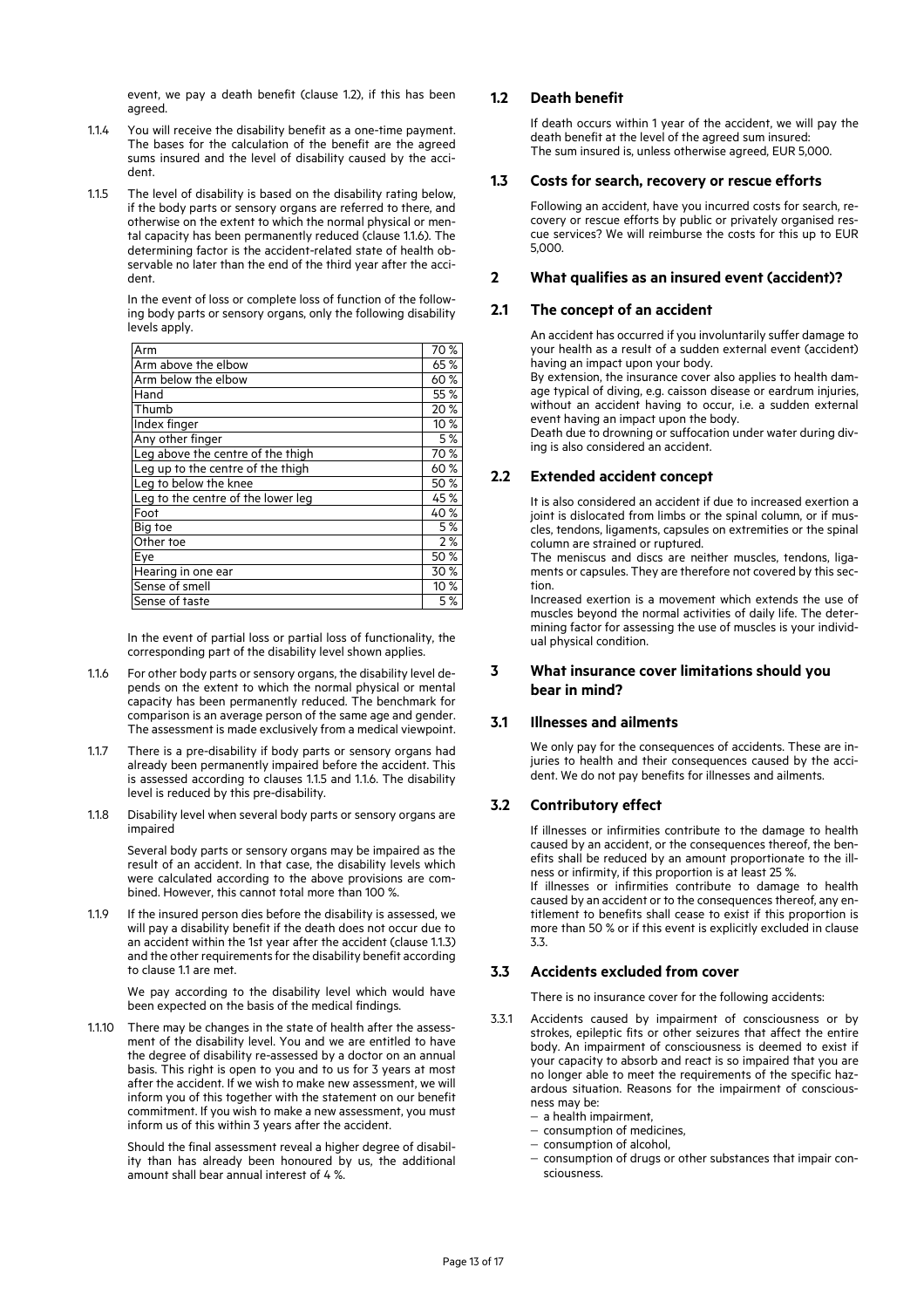#### **Exception:**

If the impairment of consciousness or the seizure was caused by an accident under clause 2.1 to which insurance cover under this contract applies. In these cases, the exclusion does not apply.

- 3.3.2 Accidents suffered by you as a result of your deliberately committing or attempting to commit a crime.
- 3.3.3 Accidents caused directly or indirectly by
	- acts of war or civil conflict,
	- warlike events,
	- civil unrest.
	- strikes,
	- nuclear energy,
	- seizure,
	- confiscation or other official action,
	- natural events or
	- active participation in violence during a public assembly or demonstration.

#### **Exception:**

If you are travelling abroad and are unexpectedly affected by war or civil war. In this case, the exclusion does not apply. Insurance cover then ceases at the end of the seventh day after the start of a war or civil war on the territory of the state in which the insured person is staying.

- 3.3.4 Accidents
	- $-$  as the pilot of an aircraft or sporting airborne device, if one is required to have a certificate for same under German law.
	- $-$  as any other member of the crew of an aircraft.
	- during work activities which need to be carried out using an aircraft.
- 3.3.5 Accidents arising from participation in a motor vehicle race. The participant is every driver, front passenger or occupant of the motor vehicle. Races are such racing events or thereby associated practice runs where the objective is the achievement of the highest speeds possible.

#### **3.4 Excluded health impairments**

There is no insurance cover for the following health impairments:

- 3.4.1 Damage to spinal discs, as well as bleeding from internal organs and cerebral haemorrhage, if these health impairments were not primarily (more than 50 %) caused by an accident in accordance with clause 2.
- 3.4.2 Health impairments due to radiation.
- 3.4.3 Health impairments due to treatment measures or interventions in the body of the insured person, if these health impairments were not primarily (more than 50 %) caused by an accident in accordance with clause 2. Treatment measures or interventions include radiation for diagnostic and therapeutic purposes.
- 3.4.4 Infections.

#### **Exception:**

If you are infected

- with rabies or tetanus,
- $-$  or with other pathogens that have entered the body through not merely minor accident wounds. Accident wounds are minor if without the infection and its consequences, they would need no medical treatment.
- by means of such remedial measures or interventions for which insurance cover exists in exceptional cases (clause 3.4.3).
- In these cases, the exclusion does not apply.
- 3.4.5 Poisoning as a result of ingesting solid or liquid substances through the gullet (entry of the oesophagus).
- 3.4.6 Health disturbances due to psychological reactions, even if these were caused by an accident.
- 3.4.7 Abdominal or inguinal hernias.

#### **Exception:**

If they arose through a violent external effect and the effect is covered by this policy. In this case, the exclusion does not apply.

#### **4 What does the insured person have to do after an accident (obligations)?**

The deadlines and other preconditions that apply to the individual types of benefit are set out in clause 1. Following an accident you must observe the following rules of behaviour (obligations).

- 4.1 After an accident that is expected to lead to a benefit, you must call a doctor promptly, follow his or her instructions and inform us.
- 4.2 We will instruct doctors, if this is necessary to check your entitlement to benefit. You must allow these doctors to examine you. We cover the necessary costs and loss of income arising from the examination.
- 4.3 In order to check the entitlement to benefit we may need information from doctors who treated you before or after the accident as well as from other insurers, insurance providers and authorities.

You must make it possible for us to receive the required information. For this purpose, you may authorise the doctors and authorities mentioned to give us the information directly. Otherwise, you can obtain the information yourself and make it available to us.

We will assume the doctor's fees that you incur in obtaining justification of the claim for benefit, up to 1 % of the insured amount. Up to 1 % of the respective insured amount can be used to cover costs for cosmetic operations and for search, recovery and rescue efforts. We do not assume other costs.

4.4 If the accident leads to the death of the insured person, we must be informed within 48 hours. If it is necessary to check the eligibility for benefit, we have the right to arrange a postmortem examination to be carried out by a doctor appointed by us.

#### 4.5 **Consequences of non-compliance with obligations**

The legal consequences of a breach of one of these obligations are stated in Section I clause 6.5.

## HAFT – Travel liability insurance

## **1 What benefits are covered under your travel liability insurance?**

### **1.1 Testing the claims made against you**

We will check whether an insured event has occurred and whether you are obliged to pay compensation on the basis of the legal provisions.

- 1.1.1 If the check shows that the claims against you are unjustified, we will dispute them. This includes discussions with claimants and lawyers and any court clarification.
- 1.1.2 If your obligation to pay compensation is verified and there is an insured event, we will pay the justified claim up to the level of the agreed sum insured (amount covered). The sum insured (amount covered) is, unless otherwise agreed, EUR 1,000,000. A justified claim result from
	- a declaration of acknowledgement issued or approved by us,
	- a settlement concluded or approved by us or
	- a court order.
- 1.1.3 If there is a legal dispute for an insured event, we will conduct it in your name and assume any costs that arise from it. The costs will not be charged against the sum insured (amount covered).

If the justified compensation claims exceed the sum insured (amount covered), we will only cover the costs in the proportion of the sum insured to the total amount of the claims. In such cases, we shall be entitled – by paying the sum insured (amount covered) and our proportion of the costs incurred so far corresponding to the sum insured (amount covered) – to release ourselves from payment of further benefits.

1.1.4 If you are required to pay an annuity due to an insured event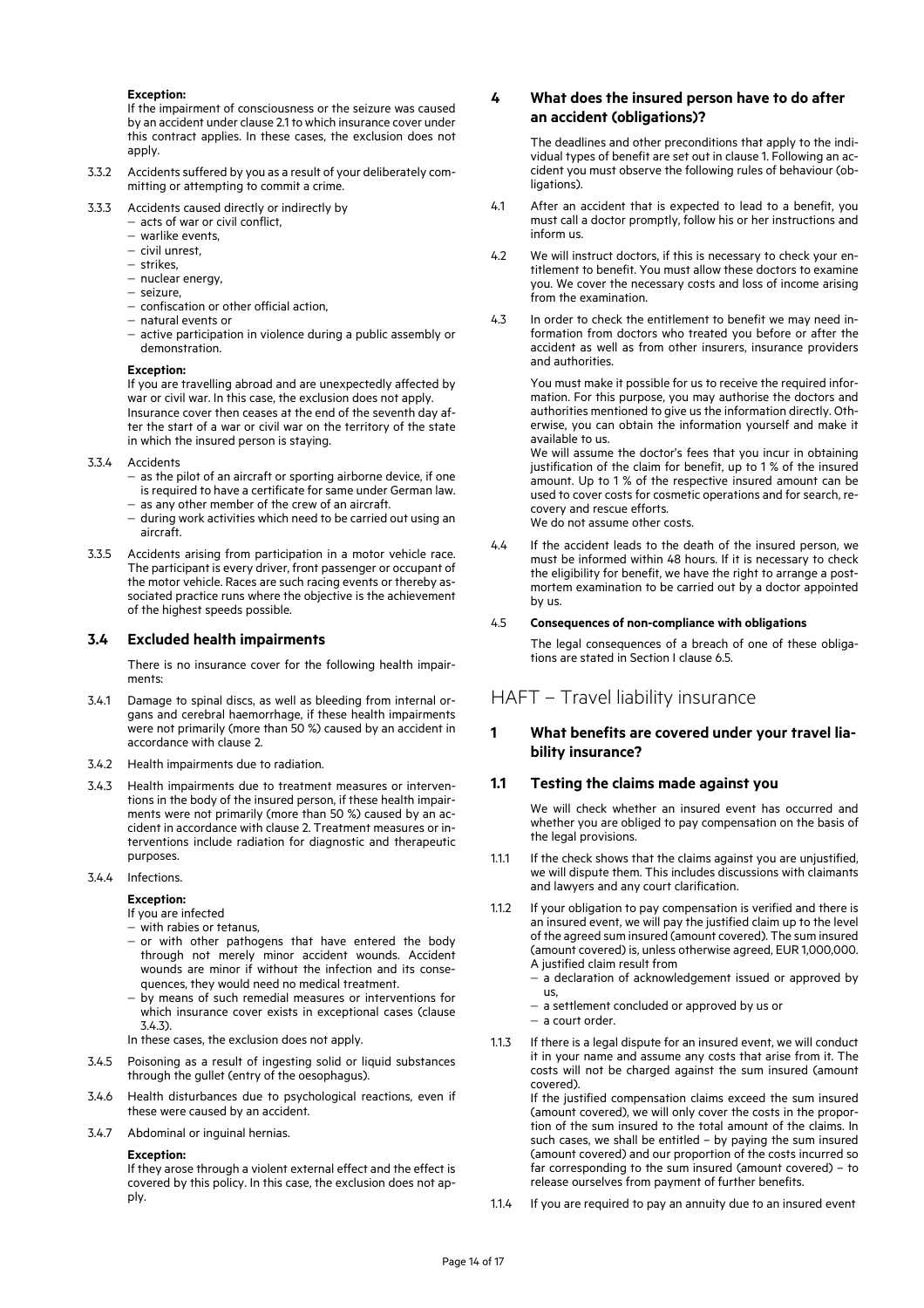- and are legally required to provide security or
- you are granted the option to avoid enforcement of a court judgement by providing a surety or escrow,

we undertake to provide the surety or escrow on your behalf.

#### **1.2 Extension to rental material damage**

The exclusion under clause 3.2.3 does not apply to rental material damage.

Rental material damage arises if you cause damage to rented property. The insurance cover also applies to rooms which may be used by you in connection with the stay (e.g. dining rooms or shared bathrooms).

The sum insured (amount covered) for rental material damage is EUR 30,000. A deductible of 20 %, and at least EUR 50 will be deducted from the calculated benefit.

Damage to mobile fixtures, heating, mechanical, boiler and hot water facilities as well as electrical and gas equipment and damage due to wear and tear and excessive strain is not covered.

#### **2 What qualifies as an insured event?**

You have insurance cover during the trip for insured consequences of liability risks.

- 2.1 There is a liability risk if you as a private individual are liable to pay compensation to others as a result of dangers of everyday life, on the basis of statutory liability provisions of private law applicable at the site of damage.
- 2.2 You are insured for events caused by you which directly lead to the death, injury or impaired health of persons (personal damage) or damage to or destruction of objects (material damage).
- 2.3 Several events are considered as one insured event if they can be traced back to the same cause.

#### **3 What restrictions to the insurance cover should be noted?**

#### **3.1 Non-insured liability risks**

Liability risks arising from the following are not insured:

- 3.1.1 from the use of
	- a motor vehicle (e.g. a passenger vehicle, motorcycle or lorry),
	- an aircraft or
	- a marine vessel.

In this context it is irrelevant whether you are the owner, holder, keeper or driver of the vehicle.

- 3.1.2 from owning, keeping or caring for animals or from hunting.
- 3.1.3 from carrying out your job, service or duties (including voluntary) or when participating in associations of any kind.
- 3.1.4 from renting out, lending or otherwise handing items over to third parties for use.

#### **3.2 Non-insured liability claims**

We do not provide cover for damage:

- 3.2.1 to salaries, pensions, wages and other set emoluments, catering, medical treatment in the event of inability to work, welfare entitlements, or claims under riot damage laws.
- 3.2.2 resulting from your participation in
	- horse, cycling or motor vehicle races,
	- boxing and wrestling matches,
	- combat sports of any kind, including preparation (training) for these.
- 3.2.3 damage to third-party items that you have rented, leased, borrowed or obtained through unlawful interference or that are subject to a specific custody agreement.
- 3.2.4 damage caused by environmental impact on the ground, air or water (including bodies of water) and all further resulting damage.
- 3.2.5 events involving relatives living in your household. Relatives are considered to be
	- your spouse or
	- life partner or
	- children or
	- parents, adoptive parents, step-parents or
	- siblings or
	- $-$  grandparents or
	- $-$  grandchildren or
	- parents-in-law, sons-/daughters-in-law or brothers/sistersin-law.
- 3.2.6 claims between several persons who have booked a trip together and take this trip together, unless they are explicitly included in the insurance.
- 3.2.7 claims arising from your having caused an illness to others.
- 3.2.8 damage as a result of using weapons of any kind.
- 3.2.9 all financial losses arising.
- 3.2.10 damage as a result of loss of items, including e.g. keys, money, securities and valuables.
- 3.2.11 resulting from
	- acts of war or civil conflict,
	- warlike events,
	- civil disorder, strikes,
	- nuclear energy,
	- seizure.
	- confiscation or other official action,
	- natural events or
	- active participation in violence during a public assembly or demonstration.

#### **3.3 Limitation of benefits**

- 3.3.1 The compensation is limited for each insured event to the amounts stated in clauses 1.1–1.2. This shall apply even if the insurance covers several persons with entitlement to compensation under the same insurance contract.
- 3.3.2 The compensation for all insured events within the insured period shall be limited to twice the agreed sum insured. Several events are considered as one insured event if they can be traced back to the same cause.
- 3.3.3 If you are required to make annuity payments to the injured party and the capital value of the annuity exceeds the sum insured (amount covered) or exceeds the amount of the sum insured remaining following deduction of any benefits arising from the insured event, the annuity to be paid shall only be reimbursed by us in an amount corresponding to the proportion of the insured sum (amount covered) or residual amount to the capital value of the annuity.

Regarding the calculation of the value of the annuity, the corresponding provision of the German ordinance on insurance cover under motor vehicle liability insurance, in the version applicable when the insured event occurs, shall apply. When calculating the amount that the policyholder must contribute to ongoing annuity payments, if the capital value of the annuity exceeds the sum insured (amount covered) or the remaining sum insured (remaining amount covered) following deduction of other benefits, the other benefits shall be offset in full against the sum insured (amount covered).

- 3.3.4 Should the settlement of a liability claim as requested by us by means of acknowledgement, appeasement or settlement fail due to conduct on your part, we shall not be liable for the additional expenses for compensation, interest and costs incurred from the point of refusal.
- 3.3.5 If you acknowledge responsibility without our agreement, it is only binding if the claim would have been valid without the acknowledgement. This also applies to settlements that you reach without our agreement.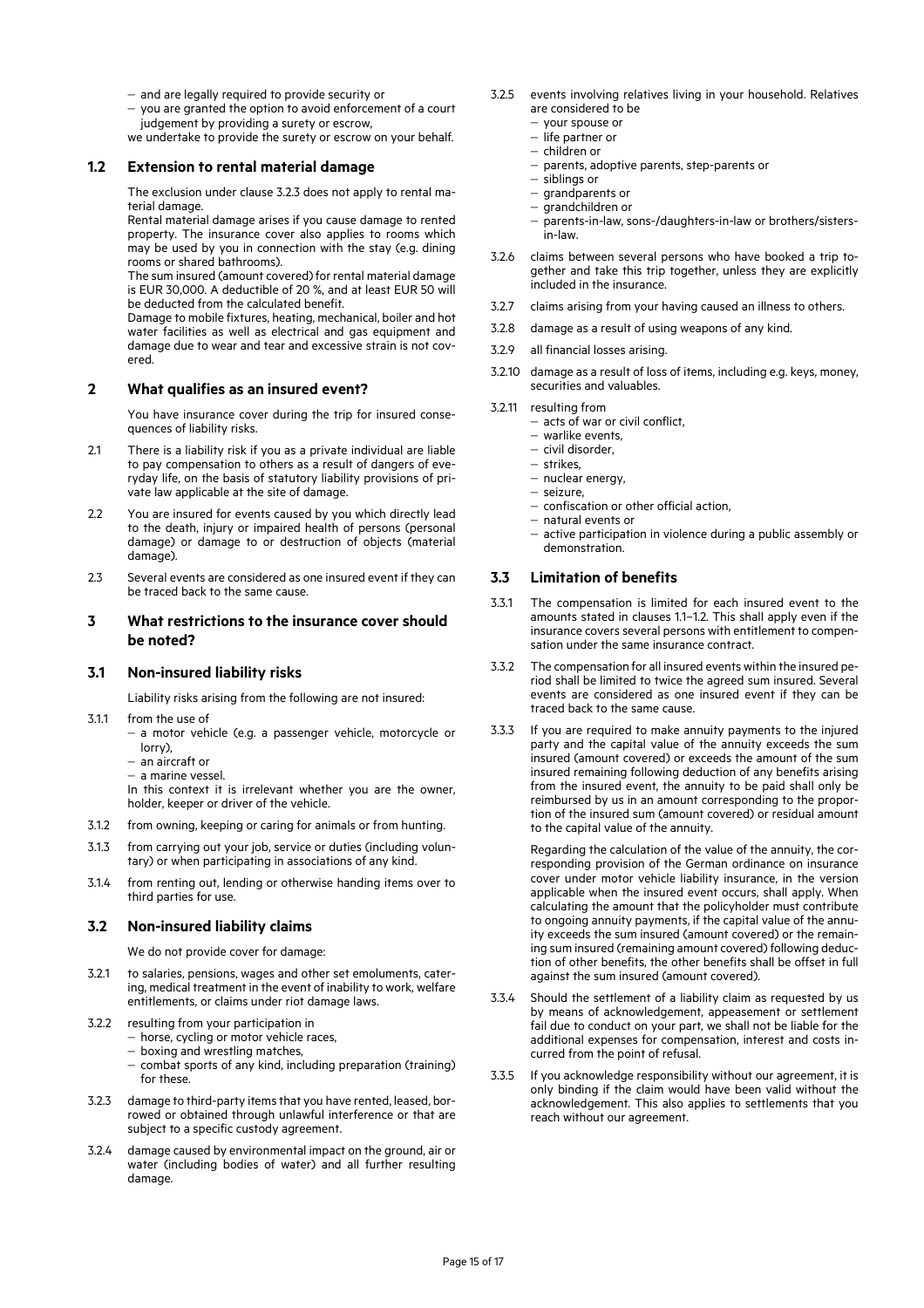## **4 What should I do in the case of a claim (obligations)?**

### **4.1 Immediate notification of the incident**

If a claim for compensation for damages is made against you, please notify us immediately.

### **4.2 Immediate notification in the event of a legal dispute**

If investigation proceedings have been initiated or a penalty order or order for payment has been issued, you must inform us immediately, even if you have already reported the insured event itself.

If a claim is asserted against you in court or by means of an order for payment, if legal aid is applied for or a legal notice is served on you, you must also inform HanseMerkur immediately.

The same applies in the event of arrest, interim injunction or proceedings for the securing of evidence.

## **4.3 Handover of proceedings**

In the event of legal proceedings concerning the liability claim, you must hand over the conduct of such proceedings to us, grant power of attorney to the lawyer appointed or specified by us and submit all declarations that we or the lawyer believe to be necessary.

In the event of orders for payment or ordinances from administrative authorities regarding compensation for damages, you must file an objection or seek the required legal remedies within the set time limit without awaiting instruction from us.

## **4.4 Cession of exercise of rights in the event of annuities**

If, as a result of changes in circumstances, you are granted the right to request the cancellation or reduction of an annuity to be paid, you have a duty to allow us to exercise this right on your behalf.

### **4.5 Authorisation**

We are considered authorised to submit all declarations deemed to be useful in settling or defending against the claim on your behalf.

## **4.6 Consequences of non-compliance with obligations**

The legal consequences of a breach of one of these obligations are stated in Section I clause 6.5.

## Section III – Extract from the Insurance

Contract Act (Versicherungsvertragsgesetz, VersVG)

## **Section 6 of the VersVG**

(1) If, in the event of a breach of obligation that must be met for the insurer before an insured event occurs, the contract specifies that the insurer shall be released from the obligation to provide benefits, the agreed legal consequence shall not come into effect if the breach is to be considered as being without blame. The insurer may terminate the contract within one month of becoming aware of the breach without maintaining a notice period unless the breach is to be considered as being without blame. If the insurer does not terminate the contract within one month, it cannot invoke the agreed release from obligations.

(1a) If an obligation is breached that is to maintain the equivalence between risk and premium that underlies the insurance contract, the agreed release from obligations only comes into effect in the same proportion as the agreed premium intended for higher risk is maintained. If an obligation for mere reports and notifications is breached that does not have an impact on risk assessment by the insurer, a

release from obligations only comes into effect if the obligation has been intentionally breached.

(2) If an obligation is breached which shall be fulfilled by the policyholder for the purpose of reducing the risk or preventing an increase in risk - irrespective of the applicability of paragraph 1a - the insurer may not invoke the agreed release from obligations if the breach had no impact on the occurrence of the insured event or if it had no impact on the scope of the performance the insurer was obliged to provide.

(3) If a release from obligations is agreed in the event of a breach of obligation that must be met for the insurer after an insured event occurs, the agreed legal consequence shall not come into effect if the breach is neither based on intent nor gross negligence. If the obligation is not breached with the intention of influencing the insurer's obligation to perform or affecting the determination of circumstances that are significant for the insurer's obligation to perform, the insurer shall remain obliged to perform if the breach neither has an impact on the determination of the insured event nor on the determination or scope of the performance the insurer is obliged to provide.

(4) Any agreement under which the insurer is to be entitled to withdrawal in the event of a breach of obligation shall be invalid.

(5) The insurer may only derive rights from the negligent breach of an agreed obligation if the policyholder has received the insurance terms and conditions or another document in which the obligation is communicated in advance.

## **Section 12 of the VersVG**

(1) Claims from the insurance contract become time-barred after three years. If a third party has a claim, the period of limitation shall commence as soon as they become aware of their right to the insurer's benefit; if this right has not been disclosed to the third party, their claims shall become time-barred after ten years.

(2) If a policyholder's claim has been submitted to the insurer, the statute of limitation shall be suspended until a written decision has been received from the insurer, which is at least justified by citing a fact underlying the rejection and legal or contractual provisions. However, the limitation period shall expire after ten years.

(3) The insurer shall be released from the obligation to provide benefits if the claim to benefits is not asserted in court within one year. The period only begins after the insurer has rejected the policyholder's claim in a manner that corresponds with paragraph 2 and by stating the legal consequences linked with the expiration of the period; it is suspended for the duration of settlement negotiations concerning the claim raised and for the period in which the policyholder is prevented from enforcing the claim in good time through no fault of their own.

## **Section 38 of the VersVG**

(1) If the first premium or the single premium has not been paid within 14 days of the conclusion of the insurance contract and after a request for payment has been made, the insurer has the right to withdraw from the contract, as long as the premium has not been paid. The insurer is presumed to have withdrawn from the contract if the insurer does not file an action to collect the insurance premium within three months of the premium becoming collectable.

(2) If the first or single premium has not been paid by the time the insured event occurs or upon expiry of the period under paragraph 1, the insurer shall be released from its obligation to provide benefits, unless failure to pay the insurance premium was due to circumstances beyond the policyholder's control.

(3) The request to pay a premium only has the legal consequences provided for in paragraphs 1 and 2 if the insurer has referred the policyholder to these.

(4) Non-payment of interest or costs shall not trigger the legal consequences outlined in paragraphs 1 and 2.

### **Section 39 of the VersVG**

(1) If a renewal premium is not paid on time, the insurer may specify to the policyholder a payment deadline of at least two weeks in writing at its own cost. A copy of a handwritten signature is sufficient for signing. Here, the legal consequences that are associated with the expiry of the deadline under paragraphs 2 and 3 must be specified. The